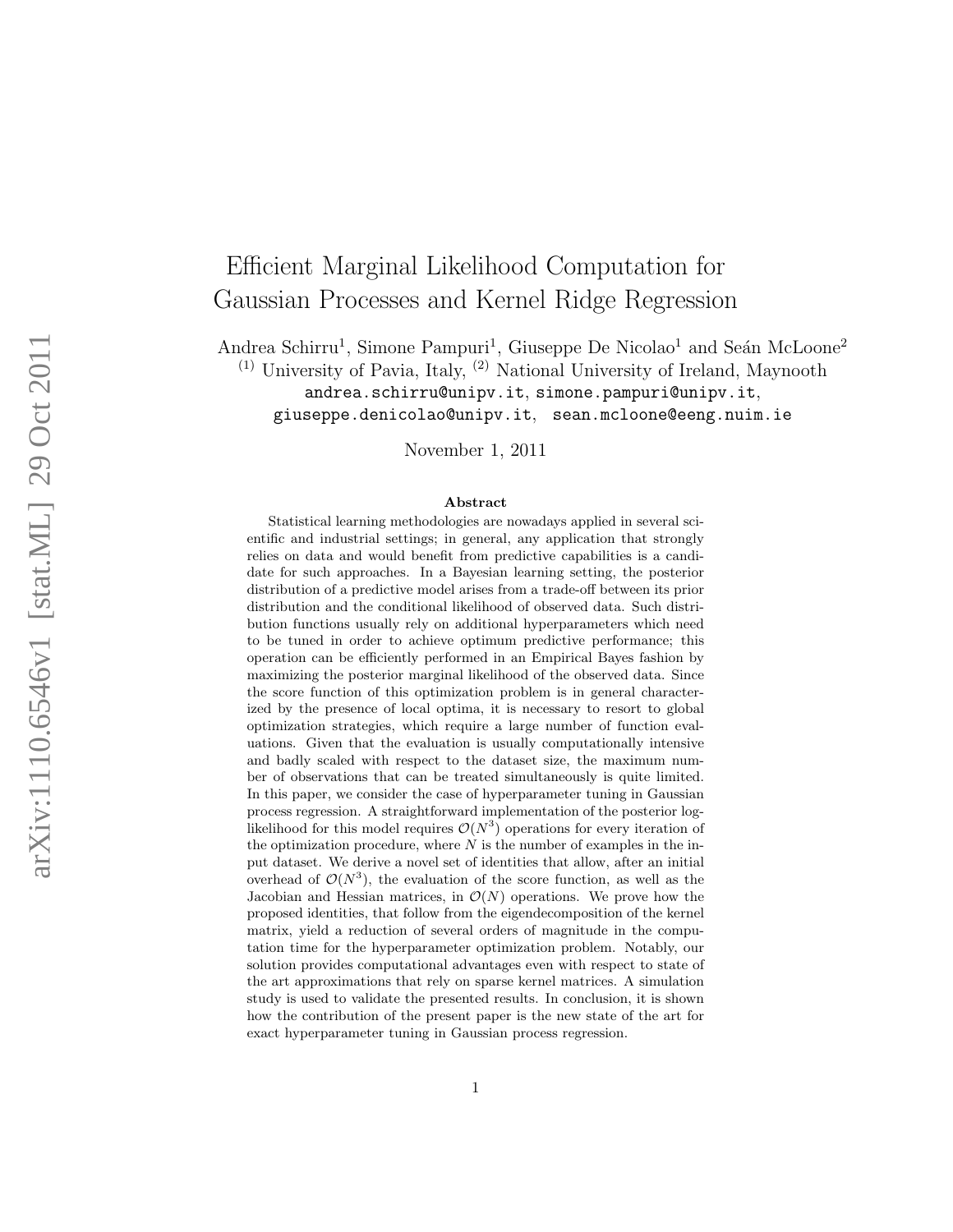## INTRODUCTION

Statistical learning methodologies are nowadays applied in a wide spectrum of practical situations: notable examples can be easily found in economics [\[DeMiguel et al., 2009\]](#page-18-0), advanced manufacturing [\[Lynn et al., 2009\]](#page-18-1), biomedical sciences [\[Dreiseitl et al., 2001\]](#page-18-2), robotics [\[Vijayakumar et al., 2002\]](#page-19-0), and generally any data-intensive application that would benefit from reliable prediction capabilities. In short, the goal of statistical learning is to characterize the behavior of a phenomenon from a representative training set of observations. Such characterization, referred to as a model, then allows a probabilistic characterization (or prediction) of unobserved data [\[Hastie et al., 2005\]](#page-18-3). In the following, let

$$
\mathcal{S} = \{\mathbf{X} \in \mathbb{R}^{N \times P}, \mathbf{y} \in \mathbb{R}^N\}
$$

denote a training set consisting of an *input matrix*,  $X$ , and a target *output vec*tor, y. Typically, the former is associated with easily obtainable information (for instance, sensor readings from an industrial process operation), while the latter relates to more valuable data (such as a qualitative indicator of the aforementioned process, resulting from a costly procedure). The goal is then to find a probabilistic model  $f(\cdot)$  such that, given a new observation  $\mathbf{x}_{new} \notin S$ ,  $f(\mathbf{x}_{new})$ will yield an accurate probabilistic description of the unobserved  $y_{new}$ .

Here, we focus on the well known Bayesian learning paradigm, according to which the structure of the model f arises as a trade-off between an a priori distribution  $p(f)$ , reflecting the prior prejudice about the model structure, and a *likelihood* distribution  $p(\mathbf{y}|f)$ , that can be seen as a measure of the approximation capabilities of the model [\[Bernardo and Smith, 1994\]](#page-18-4). In more rigorous terms, Bayes' theorem states that

$$
p(f|\mathbf{y}) \propto p(\mathbf{y}|f)p(f)
$$

where  $p(f|\mathbf{y})$  is referred to as a *posteriori* distribution. In general the prior and likelihood distributions rely on a set of unknown *hyperparameters*  $\theta$  that must be estimated as part of the training process; it is well known that an optimal tuning of  $\theta$  is critical to achieving maximum prediction quality. It is common to employ non-informative hyperprior distributions for  $\theta$  (i.e.,  $p(\theta) = \text{const}$  for every feasible  $\theta$ ) and then to maximize with respect to  $\theta$  the residual likelihood distribution

$$
p(\mathbf{y}|\theta) \tag{1}
$$

obtained by marginalizing  $p(\mathbf{y}|f, \theta)$  with respect to f. There are two major challenges to achieving this result: (i) score function evaluation is usually computationally demanding and badly scaled with respect to the size of  $S$ ; and (ii) in nontrivial cases, the score function has multiple local maxima [\[Carlin and](#page-18-5) [Louis, 1997\]](#page-18-5). While iterative global optimization techniques can be employed to overcome these challenges, in general, they require a large number of function evaluations/iterations to converge [\[Karaboga and Basturk, 2008\]](#page-18-6). It is immediately apparent that the combination of these issues can lead to computationally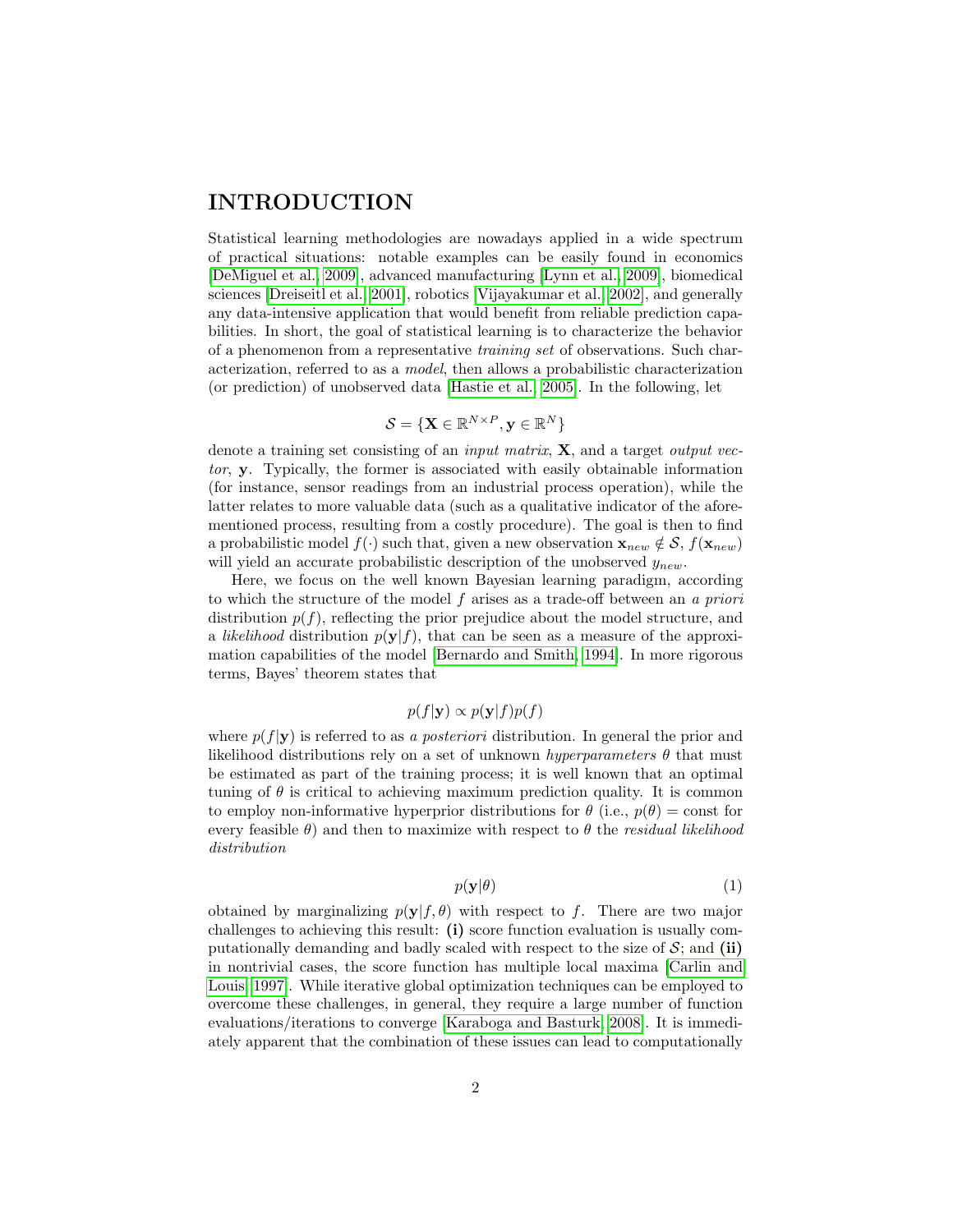intractable problems for many real life datasets. Remarkably, this problem is so relevant that a number of approximate formulations have been researched in the last decade in order to reduce the computational demand: see for example [\[Smola and Bartlett, 2001\]](#page-18-7) and [Lázaro-Gredilla et al., 2010].

In this paper, a novel set of equations is developed for the efficient computation of the marginalized log-distribution, as well as its Jacobian and Hessian matrices, for the specific case of Gaussian process regression. The proposed computation, which exploits an eigendecomposition of the Kernel matrix, has an initial overhead of  $\mathcal{O}(N^3)$ , after which it is possible to calculate the quantities needed for the iterative maximization procedure with a complexity of  $\mathcal{O}(N)$ per iteration. Notably, this result makes the proposed solution amenable even in comparison to the aforementioned approximations.

The remainder of the paper is organized as follows: The problem of tuning hyperparameters via marginal likelihood maximization in the cases of Gaussian process regression is introduced in Section [1.](#page-2-0) Section [2](#page-5-0) then derives and presents the main results of the paper, and states the computational advantage with respect to the state of the art. The results are validated with the aid of a simulation study in Section [3.](#page-11-0) Finally, following the conclusions of the paper, Appendix A provides mathematical proofs of the main results.

## <span id="page-2-0"></span>1 PROBLEM STATEMENT

In this section, the hyperparameter optimization problem for Gaussian process regression is presented. In the following, let

$$
G(\mu, \Sigma; \mathbf{x}) = \frac{1}{(2\pi)^{n/2} |\Sigma|^{1/2}} \exp\left(-\frac{1}{2}(\mathbf{x} - \mu)\Sigma^{-1}(\mathbf{x} - \mu)'\right)
$$

be the probability distribution function of a multivariate Gaussian random variable with expected value  $\mu$  and covariance matrix  $\Sigma$ , and let

<span id="page-2-2"></span>
$$
\mathcal{L} = -\frac{1}{2}\log|\mathbf{\Sigma}| - \frac{1}{2}(\mathbf{x} - \mu)\mathbf{\Sigma}^{-1}(\mathbf{x} - \mu)'
$$
 (2)

be the log-likelihood of such a distribution up to an additive constant. Furthermore, consider the following theorem that was first defined in [\[Miller, 1964\]](#page-18-9).

<span id="page-2-1"></span>**Theorem 1.1** Let  $A \in \mathbb{R}^{s \times s}$ ,  $a \in \mathbb{R}^s$ ,  $B \in \mathbb{R}^{t \times t}$ ,  $b \in \mathbb{R}^t$  and  $\mathbf{Q} \in \mathbb{R}^{s \times t}$ . Let  $\mathbf{x} \in \mathbb{R}^t$  be an input variable. It holds that

$$
G(\mathbf{a}, \mathbf{A}; \mathbf{Q}\mathbf{x})G(\mathbf{b}, \mathbf{B}; \mathbf{x}) = G(\mathbf{a}, \mathbf{A} + \mathbf{Q}\mathbf{B}\mathbf{Q}'; \mathbf{b})G(\mathbf{d}, \mathbf{D}; \mathbf{x})
$$

with

$$
D = (Q'A^{-1}Q + B^{-1})^{-1}
$$
  

$$
d = b + DQ'A^{-1}(a - Qb)
$$

п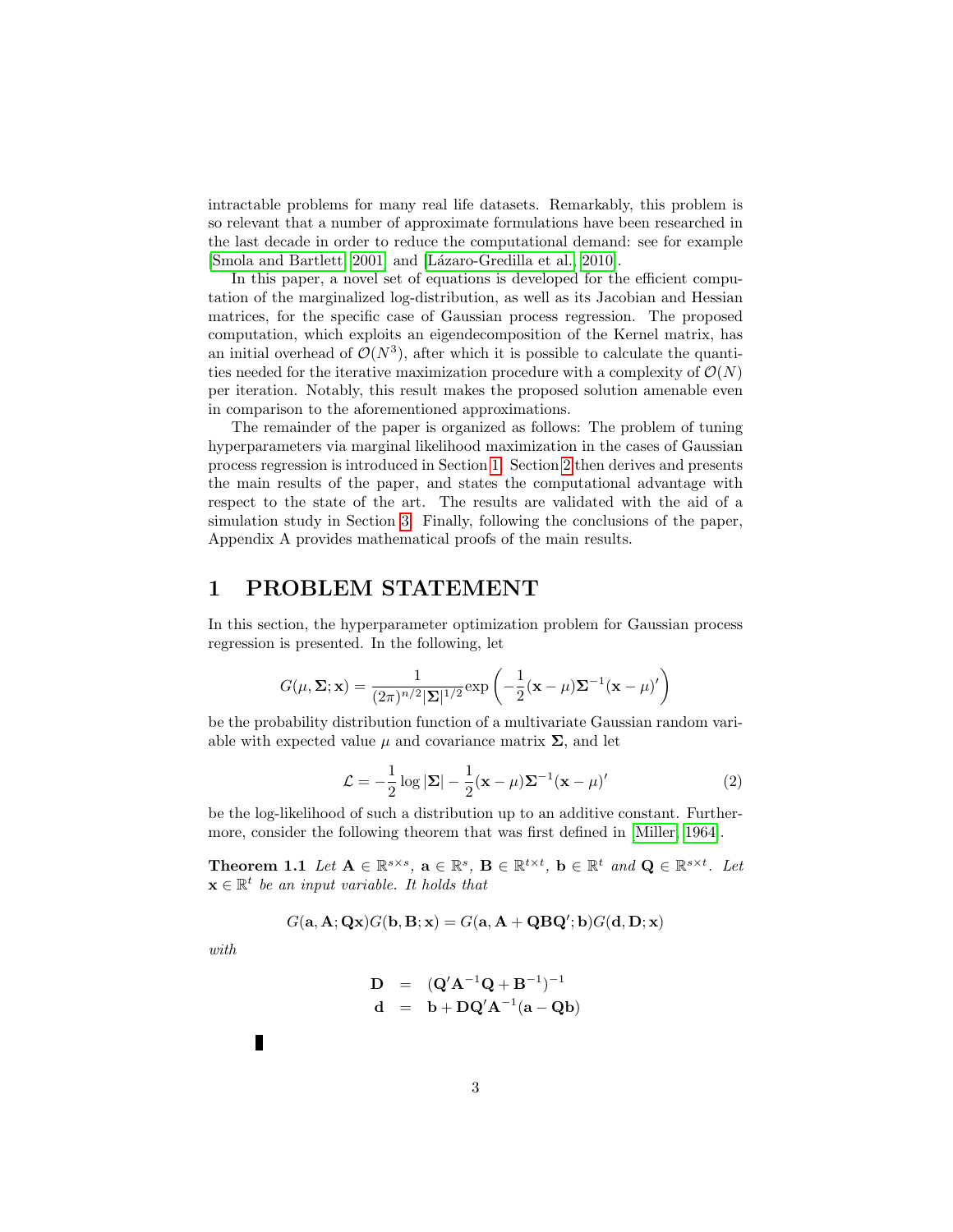Given a training set S, let  $\mathbf{K} \in \mathbb{R}^{N \times N}$  be the full kernel matrix whose  $[i, j]$ entry is defined as

<span id="page-3-4"></span>
$$
\mathbf{K}[i,j] = \mathcal{K}(\mathbf{x}_i, \mathbf{x}_j) \tag{3}
$$

where  $\mathcal{K}(\cdot, \cdot)$  is a suitable positive definite kernel function and  $\mathbf{x}_k$  is the k-th row of  $X$ . Furthermore, consider a parametrization of the model  $f$  such that

<span id="page-3-0"></span>
$$
f(\tilde{x}; \mathbf{c}) = \mathbf{k}_{\tilde{\mathbf{x}}} \mathbf{c} + \epsilon \tag{4}
$$

where  $\epsilon \sim N(0, \sigma^2)$  is a noise term,  $\mathbf{k}_{\tilde{x}} \in \mathbb{R}^{1 \times N}$  is a row vector whose j-th element is

$$
\mathbf{k}_{\tilde{\mathbf{x}}}[j] = \mathcal{K}(\tilde{\mathbf{x}}, \mathbf{x}_j)
$$

and c is the unknown parameter vector. This model structure relies on RKHS (Reproducing Kernel Hilbert Spaces) theory, the details of which are beyond the scope of this paper; the interested reader is referred to [?] and [\[Shawe-Taylor](#page-18-10) [and Cristianini, 2004\]](#page-18-10). In the following, we restrict consideration to the case where the observation likelihood is derived from equation [\(4\)](#page-3-0) as

<span id="page-3-1"></span>
$$
y|c \sim N(Kc, \sigma^2 I)
$$
 (5)

and the prior distribution of c is

<span id="page-3-2"></span>
$$
\mathbf{c} \sim N(0, \lambda^2 \mathbf{K}^{-1})
$$
 (6)

The hyperparameter  $\lambda^2$  accounts for the variability of the coefficient vector c, while  $\sigma^2$  is the output variance defined in equation [\(4\)](#page-3-0). Notably, equations [\(5\)](#page-3-1) and [\(6\)](#page-3-2) describe Gaussian process regression [\[Rasmussen, 2004\]](#page-18-11) as well as the Bayesian interpretation of kernel ridge regression. Applying Bayes' theorem yields

$$
p(\mathbf{c}|\mathbf{y}) \propto p(\mathbf{y}|\mathbf{c})p(\mathbf{c})
$$

and the posterior distribution of c can be readily computed using Theorem [1.1](#page-2-1) as

$$
\mathbf{c}|\mathbf{y} \sim N(\mu_{\mathbf{c}}, \Sigma_{\mathbf{c}}) \tag{7}
$$

<span id="page-3-3"></span>
$$
\mu_{\mathbf{c}} = \left( \mathbf{K} + \frac{\sigma^2}{\lambda^2} \mathbf{I} \right)^{-1} \mathbf{y}
$$
\n(8)

$$
\Sigma_{\mathbf{c}} = \sigma^2 \left( \mathbf{K} + \frac{\sigma^2}{\lambda^2} \mathbf{I} \right)^{-1} \mathbf{K}^{-1}
$$
 (9)

By combining [\(4\)](#page-3-0) and [\(7\)](#page-3-3), the prediction distribution for  $\tilde{y}$  is

$$
f(\tilde{\mathbf{x}}; \; \mathbf{c} | \mathbf{y}) \sim N(\mathbf{k}_{\tilde{\mathbf{x}}} \mu_{\mathbf{c}}, \mathbf{k}_{\tilde{\mathbf{x}}} \mathbf{\Sigma}_{\mathbf{c}} \mathbf{k}_{\tilde{\mathbf{x}}}' + \sigma^2)
$$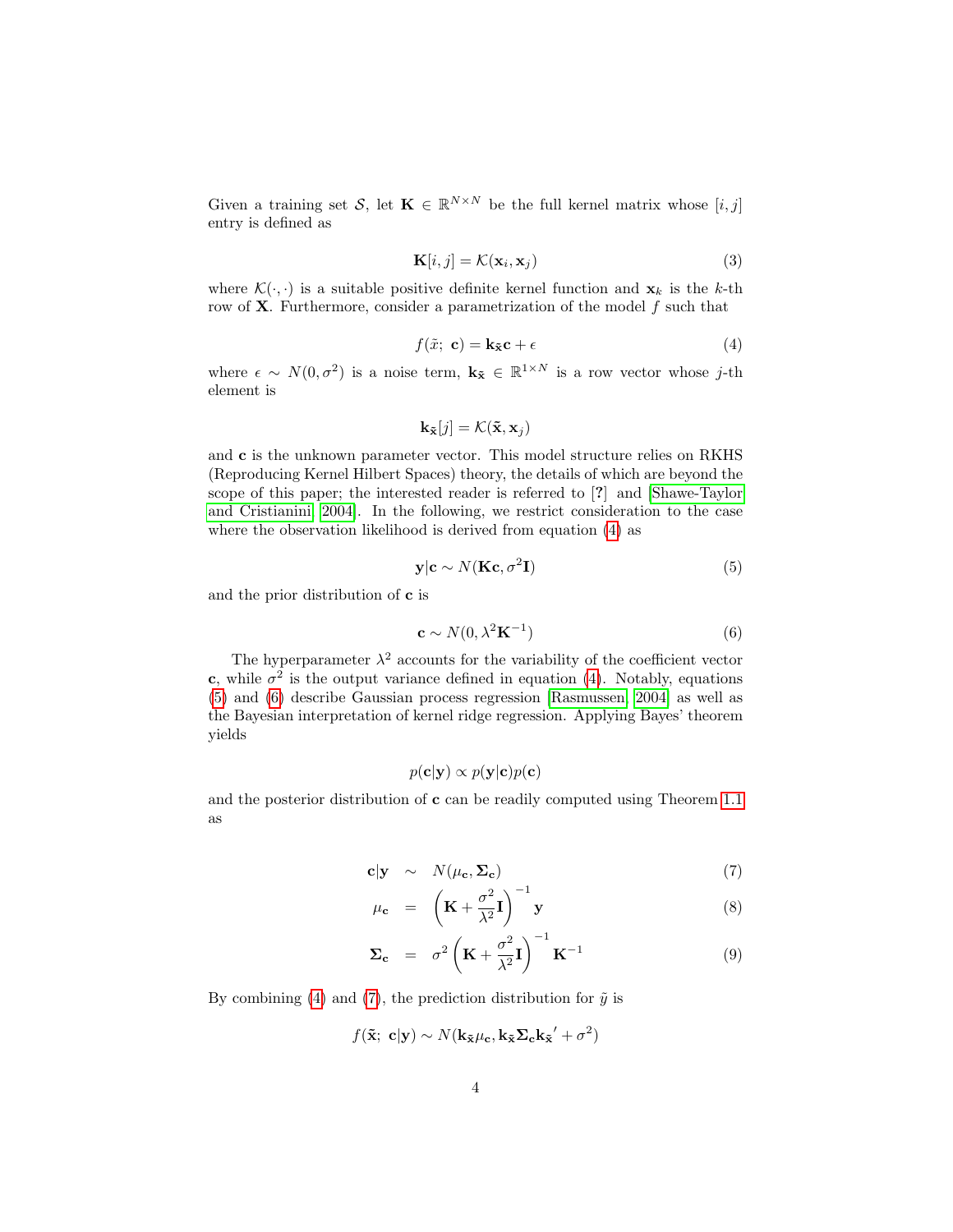The posterior distribution of  $y$ , obtained by marginalizing with respect to  $c$ , reads then

$$
\mathbf{y} | (\sigma^2, \lambda^2) \sim N(\mu_{\mathbf{y}}, \Sigma_{\mathbf{y}})
$$

with

$$
\mu_{\mathbf{y}} = \mathbf{K}\mu_c = \mathbf{K}\left(\mathbf{K} + \frac{\sigma^2}{\lambda^2}\mathbf{I}\right)^{-1}\mathbf{y}
$$
\n(10)

<span id="page-4-3"></span>
$$
\Sigma_{\mathbf{y}} = \mathbf{K} \Sigma_{\mathbf{c}} \mathbf{K} + \sigma^2 \mathbf{I} = \sigma^2 \left( \mathbf{K} \left( \mathbf{K} + \frac{\sigma^2}{\lambda^2} \mathbf{I} \right)^{-1} + \mathbf{I} \right) \tag{11}
$$

It is apparent that, after the marginalization with respect to c, the posterior distribution  $p(\mathbf{y} | (\sigma^2, \lambda^2))$  depends only on the unknown hyperparameters  $\sigma^2$ and  $\lambda^2$ . The optimal values for these hyperparameters arise as the solution to the optimization problem

<span id="page-4-0"></span>
$$
\{\hat{\sigma}^2, \hat{\lambda}^2\} = \arg\max_{\sigma^2, \lambda^2} p(\mathbf{y} | (\sigma^2, \lambda^2))
$$
\n(12)

subject to the constraints

<span id="page-4-1"></span>
$$
\begin{cases}\n\sigma^2 > 0 \\
\lambda^2 > 0\n\end{cases} \tag{13}
$$

Equation [\(12\)](#page-4-0) is usually log-transformed for numerical reasons and converted to a minimization problem, that is:

<span id="page-4-2"></span>
$$
\{\hat{\sigma}^2, \hat{\lambda}^2\} = \arg\min_{\sigma^2, \lambda^2} \mathcal{L}_y
$$
\n(14)

again subject to [\(13\)](#page-4-1), where

$$
\mathcal{L}_y := \mathcal{L}_y(\sigma^2, \lambda^2) = -2\log p(\mathbf{y} | (\sigma^2, \lambda^2))
$$

Notably, equation [\(14\)](#page-4-2) defines a global optimization problem whose score function derives from equation [\(2\)](#page-2-2) as

$$
\mathcal{L}_y = -2\log(p(\mathbf{y} | (\sigma^2, \lambda^2)) = \log |\mathbf{\Sigma}_\mathbf{y}| + (\mu_\mathbf{y} - \mathbf{y}) \mathbf{\Sigma}_\mathbf{y}^{-1} (\mu_\mathbf{y} - \mathbf{y})' \tag{15}
$$

#### <span id="page-4-4"></span>1.1 Optimization Strategies for Likelihood Maximization

In order to minimize the nonconvex score function  $\mathcal{L}_y$ , it is necessary to resort to a global optimization procedure. The optimal solution is typically obtained in two steps: first, an approximate global minimizer is found by means of a global optimization procedure; notable examples include grid search strategies, Particle Swarm Optimization (PSO) and Genetic Algorithms [\[Petelin et al.,](#page-18-12) [2011\]](#page-18-12). Usually, such methods rely only on evaluations of the score function itself, and not on its derivatives, and can generally avoid being trapped in local minima. The approximate minimizer obtained is subsequently used as the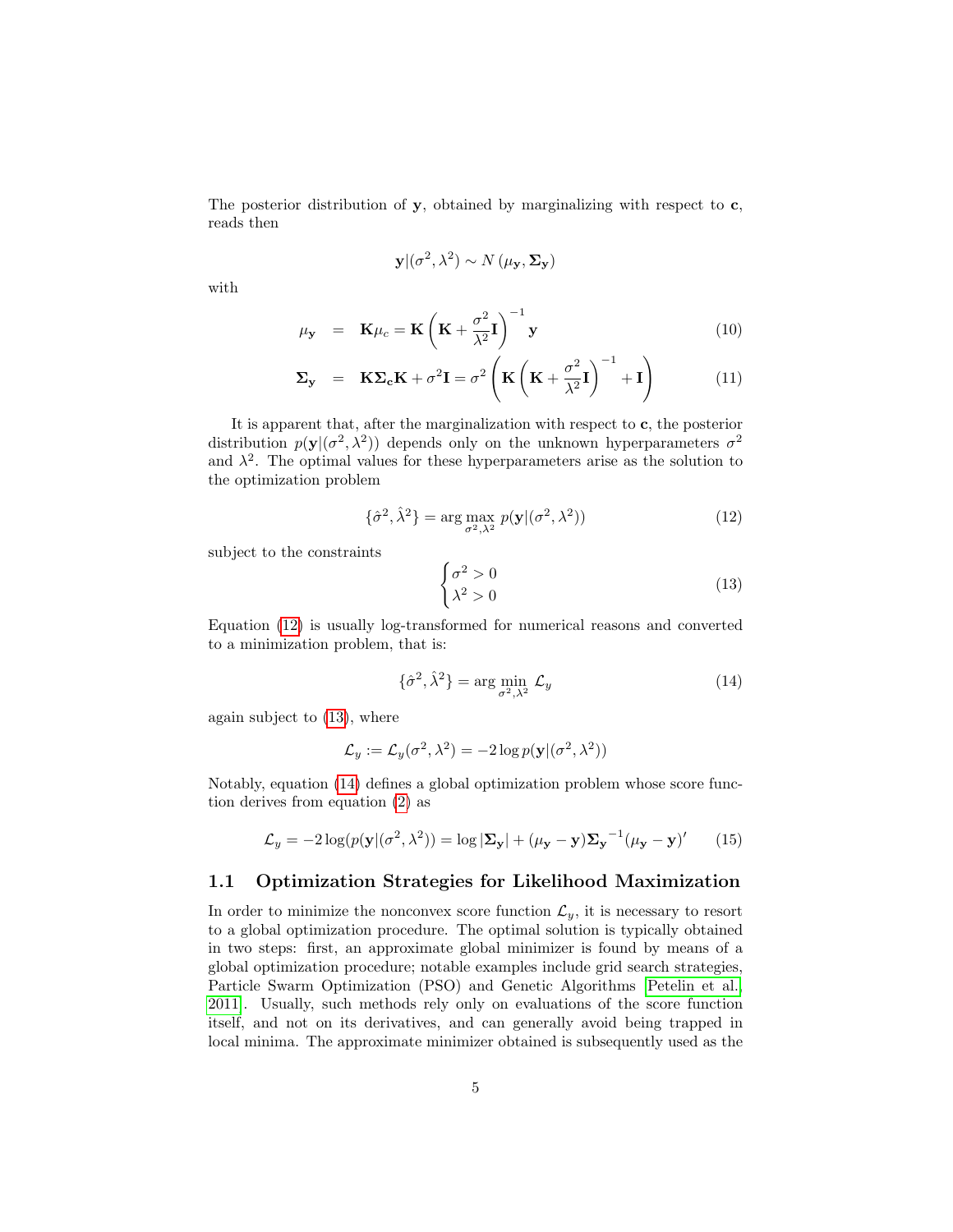starting point for a descent algorithm (such as the Steepest Descent or Newton-Raphson method) that exploits the Jacobian (and possibly the Hessian) of the score function to converge to a local optimal solution. To summarize,

- The global optimization step requires a large number of evaluations of the score function  $\mathcal{L}_y$  in order to span the parameter space in a dense way
- The local optimization step requires the evaluation of  $\mathcal{L}_y$ , and its Jacobian (and Hessian, if needed by the method) once per iteration, but usually only needs a small number of iterations to converge

In order to characterize the computational costs associated with each iteration, consider the identity

$$
(\mu_{\mathbf{y}} - \mathbf{y}) = \frac{1}{\sigma^2} (\mathbf{\Sigma}_{\mathbf{y}} - 2\sigma^2 \mathbf{I}) \mathbf{y}
$$

This allows  $\mathcal{L}_y$  to be conveniently expressed as

$$
\mathcal{L}_y = \log |\mathbf{\Sigma}_\mathbf{y}| + \frac{1}{\sigma^4} \mathbf{y}' \mathbf{\Sigma}_\mathbf{y} \mathbf{y} + 4 \mathbf{y}' \mathbf{\Sigma}_\mathbf{y}^{-1} \mathbf{y} - 4 \frac{\mathbf{y}' \mathbf{y}}{\sigma^2}
$$
(16)

It is apparent, given equation [\(11\)](#page-4-3), that it is necessary to compute the inverse of an  $N \times N$  matrix in order to evaluate  $\mathcal{L}_y$ , an operation that has a computational complexity of  $\mathcal{O}(N^3)$ . The Jacobian computation also has an  $\mathcal{O}(N^3)$  bottleneck due to the term

$$
\frac{\partial \mathrm{log} \left|\boldsymbol{\Sigma}_{\mathbf{y}}\right|}{\partial \sigma^2} = \mathrm{tr}\left(\boldsymbol{\Sigma}_{\mathbf{y}}^{-1} \frac{\partial \boldsymbol{\Sigma}_{\mathbf{y}}}{\partial \sigma^2}\right)
$$

At this point, having both  $\Sigma_y$  and  $\Sigma_y$ <sup>-1</sup> stored in memory, it is possible to compute the Hessian matrix with a complexity of  $\mathcal{O}(N^2)$ . In conclusion, a computational complexity of  $\mathcal{O}(N^3)$ , along with a memory storage of  $\mathcal{O}(N^2)$ , is required to perform each iteration of both the global and local optimization steps. This poses a severe constraint on the maximum size of dataset that can be employed to solve the hyperparameter optimization problem: for this reason, state of the art techniques for overcoming such complexity constraints commonly rely on sparse approximations [?].

## <span id="page-5-0"></span>2 MARGINAL LOGLIKELIHOOD VIA KER-NEL DECOMPOSITION

Section [1](#page-2-0) showed that the marginalized likelihood maximization problem for Gaussian process regression is characterized by local optimality and high computational complexity. In practical applications this represents a strict constraint on the size of the training dataset  $S$ . In this section, a novel set of identities to efficiently compute the quantities involved in the optimization problem are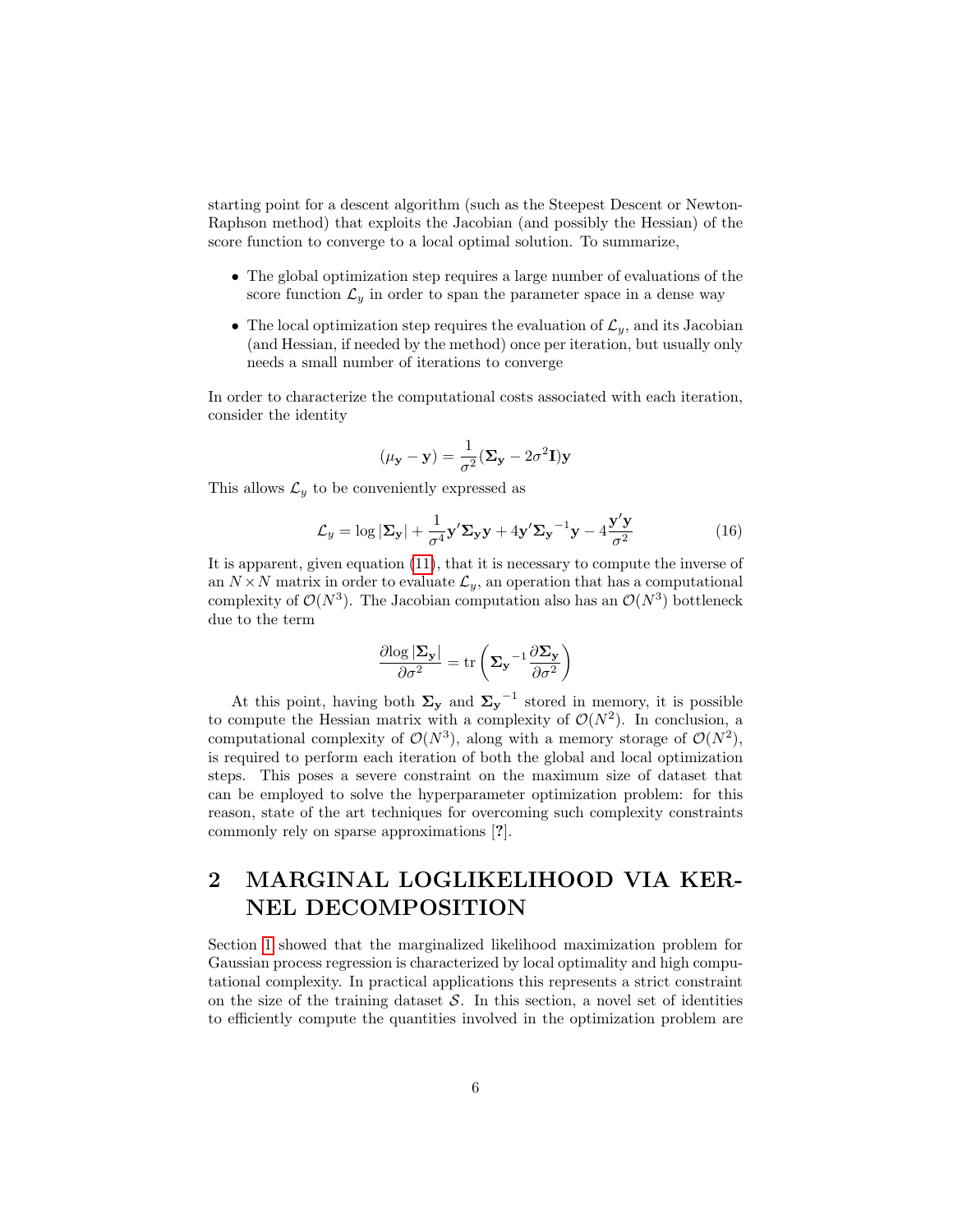derived and discussed. Specifically, in order to perform both the global and local optimization steps described in the previous section, the following quantities need to be repeatedly computed for different parameter values:

• Score function  $\mathcal{L}_y(\sigma^2, \lambda^2)$ 

• First order derivatives 
$$
\frac{\partial \mathcal{L}_y(\sigma^2, \lambda^2)}{\partial \sigma^2}
$$
 and  $\frac{\partial \mathcal{L}_y(\sigma^2, \lambda^2)}{\partial \lambda^2}$ 

• Second order derivatives  $\frac{\partial^2 \mathcal{L}_y(\sigma^2, \lambda^2)}{\partial^2}$  $rac{y(\sigma^2,\lambda^2)}{\partial^2\sigma^2},\, \frac{\partial^2 \mathcal{L}_y(\sigma^2,\lambda^2)}{\partial^2\lambda^2}$  $\frac{y(\sigma^2, \lambda^2)}{\partial^2 \lambda^2}$  and  $\frac{\partial^2 \mathcal{L}_y(\sigma^2, \lambda^2)}{\partial \sigma^2 \partial \lambda^2}$ ∂σ2∂λ<sup>2</sup>

In the following, let  $\mathbf{U} \in \mathbb{R}^{N \times N}$  be the eigenvector matrix and  $\mathbf{S} \in \mathbb{R}^{N \times N}$  be the diagonal eigenvalues matrix such that

$$
USU' = K \tag{17}
$$

where **K** is defined in equation [\(3\)](#page-3-4) and let  $s_i$  be the *i*-th ordered eigenvalue of **K**. Furthermore, let  $\tilde{y}_i$  be the *i*-th element of the vector

$$
\tilde{\mathbf{y}} = \mathbf{U}' \mathbf{y} \tag{18}
$$

Since the kernel matrix  $\bf{K}$  has, in general, full rank, the cost of its eigendecomposition is  $\mathcal{O}(N^3)$ : this is the initial overhead associated with the proposed set of identities. Propositions [2.1](#page-6-0) to [2.3](#page-7-0) summarize the main results of the present contribution. Supporting proofs are included in Appendix A.

<span id="page-6-0"></span>Proposition 2.1 It holds that

<span id="page-6-1"></span>
$$
\mathcal{L}_y = N \log \sigma^2 + \sum_{i=1}^N \left( \log d_i + \tilde{y}_i^2 g_i \right) - 4 \frac{\mathbf{y}' \mathbf{y}}{\sigma^2}
$$
(19)

where

$$
d_i = \frac{s_i}{s_i + \frac{\sigma^2}{\lambda^2}} + 1 = \frac{2\lambda^2 s_i + \sigma^2}{\lambda^2 s_i + \sigma^2}
$$

is the i-th eigenvalue of  $\Sigma_{\mathbf{y}}$ , and

$$
g_i = \frac{d_i^2 + 4}{\sigma^2 d_i} = \frac{8\lambda^4 s_i^2 + 12\lambda^2 s_i \sigma^2 + 5\sigma^4}{\sigma^2 (\sigma^2 + \lambda^2 s_i) (\sigma^2 + 2\lambda^2 s_i)}
$$

is the *i*-th eigenvalue of  $(\sigma^{-4}\Sigma_y + 4\Sigma_y - 1)$ П

Proposition [2.1](#page-6-0) exploits the *simultaneously diagonalizable* property of the following pairs of matrices:

• K and  $(K + \frac{\sigma^2}{\lambda^2})$  $\frac{\sigma^2}{\lambda^2}\Big)^{-1}$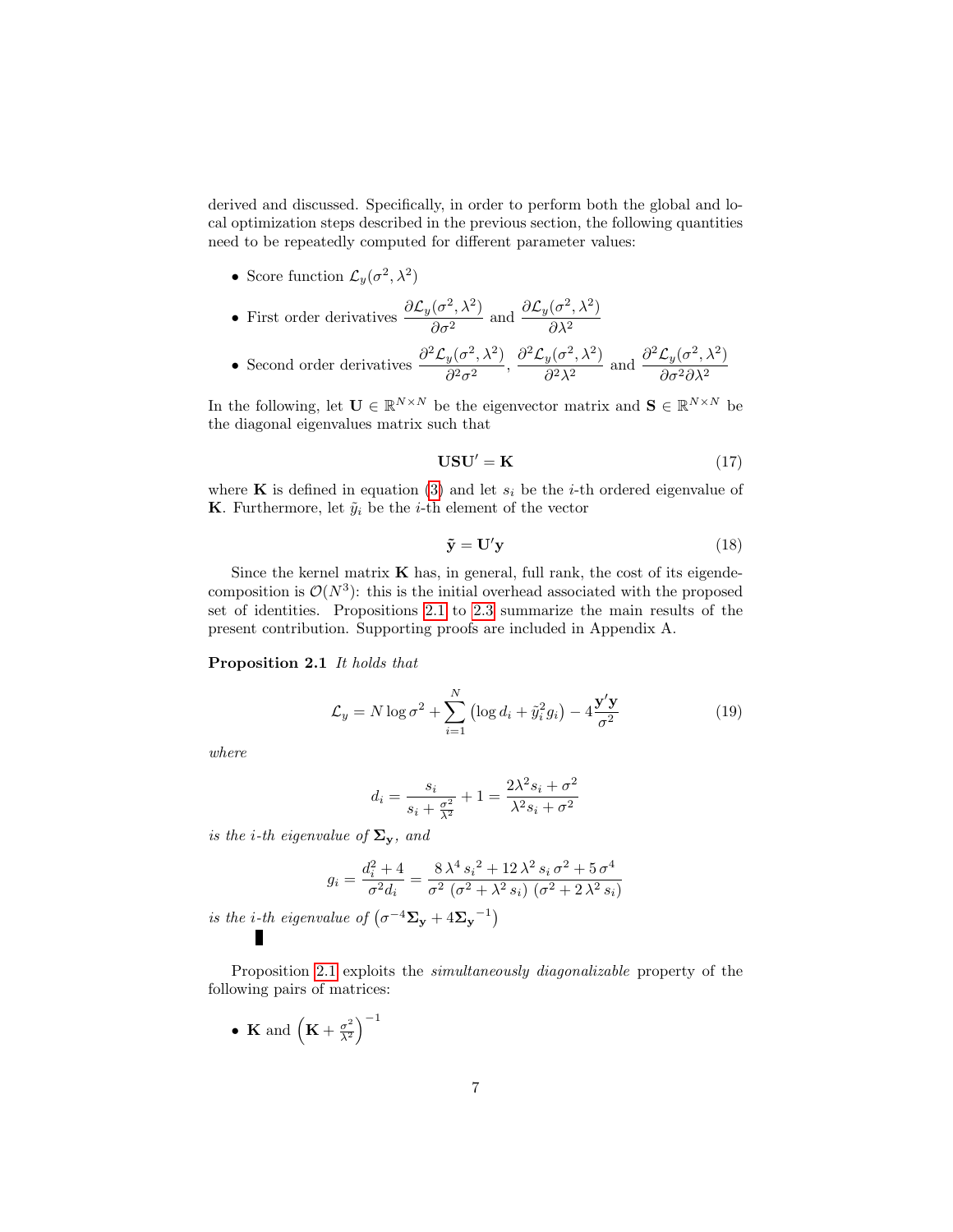$$
\bullet\;\mathbf{K}\left(\mathbf{K}+\tfrac{\sigma^2}{\lambda^2}\right)^{-1}\;\textrm{and}\; \left(\mathbf{K}\left(\mathbf{K}+\tfrac{\sigma^2}{\lambda^2}\right)^{-1}+\mathbf{I}\right)^{-1}
$$

<span id="page-7-1"></span>to compute  $\mathcal{L}_y$  as a function of the eigenvalues of  $\mathbf K$  with a complexity of  $\mathcal{O}(N).$ Proposition 2.2 It holds that

<span id="page-7-2"></span>
$$
\frac{\partial \mathcal{L}_y}{\partial \sigma^2} = \frac{N}{\sigma^2} + 4 \frac{\mathbf{y}' \mathbf{y}}{\sigma^4} + \sum_{i=1}^N \left( \frac{\partial \log d_i}{\partial \sigma^2} + \tilde{y}_i^2 \frac{\partial g_i}{\partial \sigma^2} \right)
$$
(20)

$$
\frac{\partial \mathcal{L}_y}{\partial \lambda^2} = \sum_{i=1}^N \left( \frac{\partial \log d_i}{\partial \lambda^2} + \tilde{y}_i^2 \frac{\partial g_i}{\partial \lambda^2} \right) \tag{21}
$$

 $with$ 

$$
\frac{\partial \log d_i}{\partial \sigma^2} = \frac{1}{\sigma^2 + 2\lambda^2 s_i} - \frac{1}{\sigma^2 + \lambda^2 s_i} \tag{22}
$$

$$
\frac{\partial \log d_i}{\partial \lambda^2} = \frac{s_i \sigma^2}{(\sigma^2 + \lambda^2 s_i) (\sigma^2 + 2 \lambda^2 s_i)}
$$
(23)

and

$$
\frac{\partial g_i}{\partial \sigma^2} = -\frac{4}{\sigma^4} - \frac{\sigma^8 - 2\lambda^4 s_i^2 \sigma^4}{\sigma^4 (\sigma^2 + \lambda^2 s_i)^2 (\sigma^2 + 2\lambda^2 s_i)^2}
$$
(24)

$$
\frac{\partial g_i}{\partial \lambda^2} = \frac{s_i}{\left(\sigma^2 + \lambda^2 s_i\right)^2} - \frac{4 s_i}{\left(\sigma^2 + 2 \lambda^2 s_i\right)^2} \tag{25}
$$

 $\blacksquare$ 

## <span id="page-7-0"></span>Proposition 2.3

<span id="page-7-3"></span>
$$
\frac{\partial^2 \mathcal{L}_y}{\partial^2 \lambda^2} = \sum_{i=1}^N \left( \frac{\partial^2 \log d_i}{\partial^2 \lambda^2} + \tilde{y}_i^2 \frac{\partial^2 g_i}{\partial^2 \lambda^2} \right) \tag{26}
$$

$$
\frac{\partial^2 \mathcal{L}_y}{\partial \lambda^2 \partial \sigma^2} = \sum_{i=1}^N \left( \frac{\partial^2 \log d_i}{\partial \lambda^2 \partial \sigma^2} + \tilde{y}_i^2 \frac{\partial^2 g_i}{\partial^2 \lambda^2 \partial \sigma^2} \right)
$$
(27)

$$
\frac{\partial^2 \mathcal{L}_y}{\partial^2 \sigma^2} = -\frac{N}{\sigma^4} - 8\frac{\mathbf{y}'\mathbf{y}}{\sigma^6} + \sum_{i=1}^N \left( \frac{\partial^2 \log d_i}{\partial^2 \sigma^2} + \tilde{y}_i^2 \frac{\partial^2 g_i}{\partial^2 \sigma^2} \right) \tag{28}
$$

$$
(29)
$$

with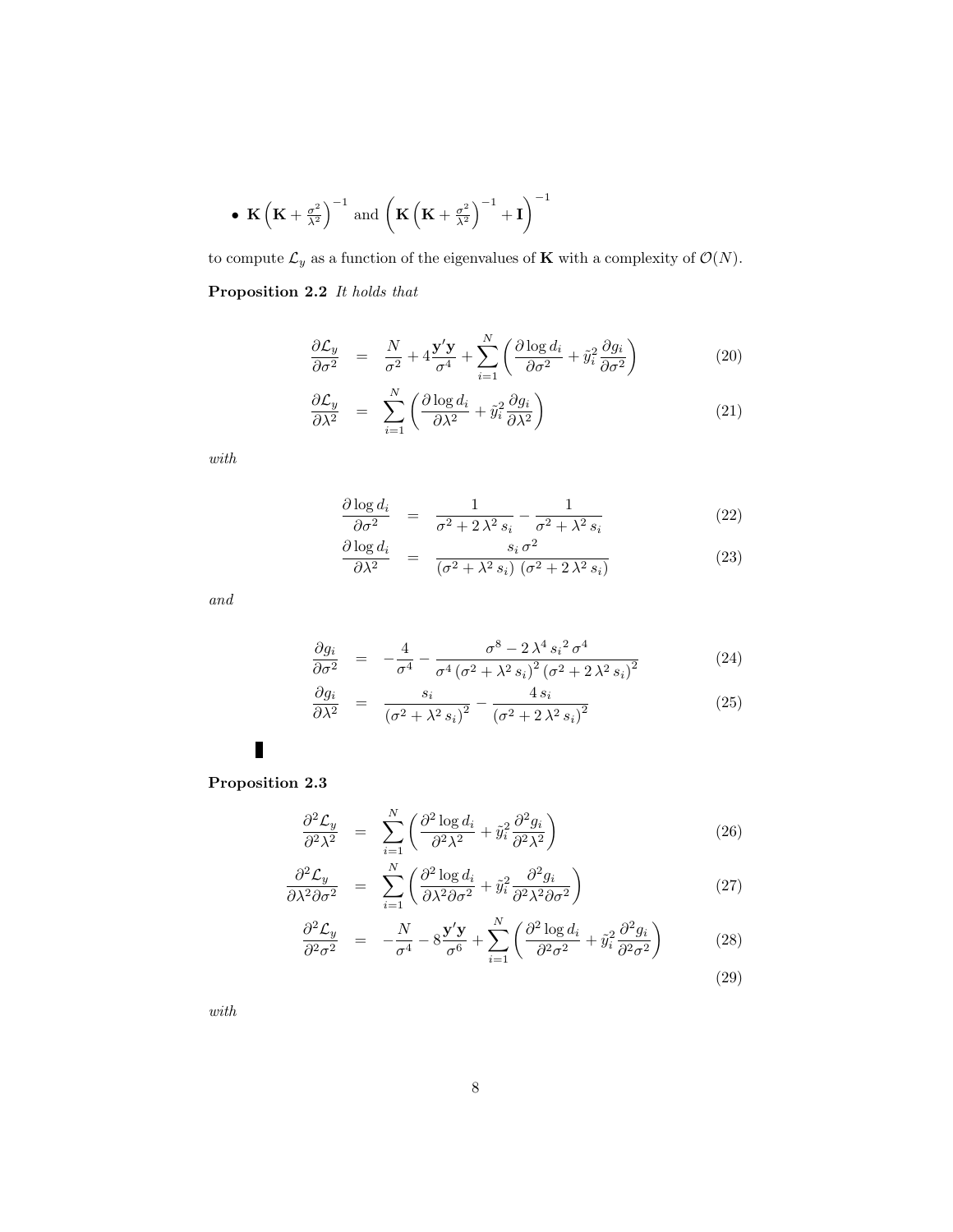$$
\frac{\partial^2 \log d_i}{\partial^2 \lambda^2} = \frac{{s_i}^2}{\left(\sigma^2 + \lambda^2 s_i\right)^2} - \frac{4 s_i^2}{\left(\sigma^2 + 2 \lambda^2 s_i\right)^2} \tag{30}
$$

$$
\frac{\partial^2 \log d_i}{\partial \sigma^2 \partial \lambda^2} = \frac{s_i}{\left(\sigma^2 + \lambda^2 s_i\right)^2} - \frac{2 s_i}{\left(\sigma^2 + 2 \lambda^2 s_i\right)^2} \tag{31}
$$

$$
\frac{\partial^2 \log d_i}{\partial^2 \sigma^2} = \frac{1}{\left(\sigma^2 + \lambda^2 s_i\right)^2} - \frac{1}{\left(\sigma^2 + 2\lambda^2 s_i\right)^2} \tag{32}
$$

and

$$
\frac{\partial^2 g_i}{\partial \lambda^2} = \frac{16 s_i^2}{(\sigma^2 + 2\lambda^2 s_i)^3} - \frac{2 s_i^2}{(\sigma^2 + \lambda^2 s_i)^3}
$$
(33)

$$
\frac{\partial^2 g_i}{\partial \sigma^2 \partial \lambda^2} = \frac{8 s_i}{\left(\sigma^2 + 2 \lambda^2 s_i\right)^3} - \frac{2 s_i}{\left(\sigma^2 + \lambda^2 s_i\right)^3} \tag{34}
$$

$$
\frac{\partial^2 g_i}{\partial^2 \sigma^2} = \frac{8}{\sigma^6} - \frac{12 \lambda^6 s_i^3 \sigma^6 + 12 \lambda^4 s_i^2 \sigma^8 - 2 \sigma^{12}}{\sigma^6 (\sigma^2 + \lambda^2 s_i)^3 (\sigma^2 + 2 \lambda^2 s_i)^3}
$$
(35)

П

Propositions [2.2](#page-7-1) and [2.3](#page-7-0) apply standard calculus rules to compute the Jacobian and Hessian matrices of  $\mathcal{L}_y$  with a complexity of  $\mathcal{O}(N)$ ; it should be noted that all the presented quantities are also valid when  $K$  does not have full rank. Versions of Equations  $(19)$ ,  $(20)$ ,  $(21)$ ,  $(26)$ ,  $(27)$  and  $(28)$  that are expressed directly in terms of the eigenvalues  $s_i$  are included in Appendix A. Remarkably, by employing the proposed set of identities, it is possible to compute the current score function, Jacobian vector and Hessian matrix in  $\mathcal{O}(N)$  for every iteration of an optimization algorithm, following an initial overhead of  $\mathcal{O}(N^3)$  for the eigendecomposition of K.

The convenient properties of the proposed set of equations allow to assess the uncertainty of the estimated model, described by equation [\(9\)](#page-3-3), with reduced computational complexity: this result, whose proof is not reported because of its simplicity, is summarized in the following

Proposition 2.4 It is apparent that, in order to compute the quantity

<span id="page-8-1"></span>
$$
Var[\mathbf{c}|\mathbf{y}] = \Sigma_{\mathbf{c}} = \sigma^2 \left( \mathbf{K} + \frac{\sigma^2}{\lambda^2} \mathbf{I} \right)^{-1} \mathbf{K}^{-1}
$$
 (36)

two  $N \times N$  matrices need to be inverted; this results in a cost of  $\mathcal{O}(N^3)$ . By exploiting again the SVD of  $K$ , it follows that

<span id="page-8-0"></span>
$$
\Sigma_{\rm c} = \mathbf{U}\mathbf{Q}\mathbf{U}'\tag{37}
$$

where  $Q$  is a diagonal matrix whose *i*-th element is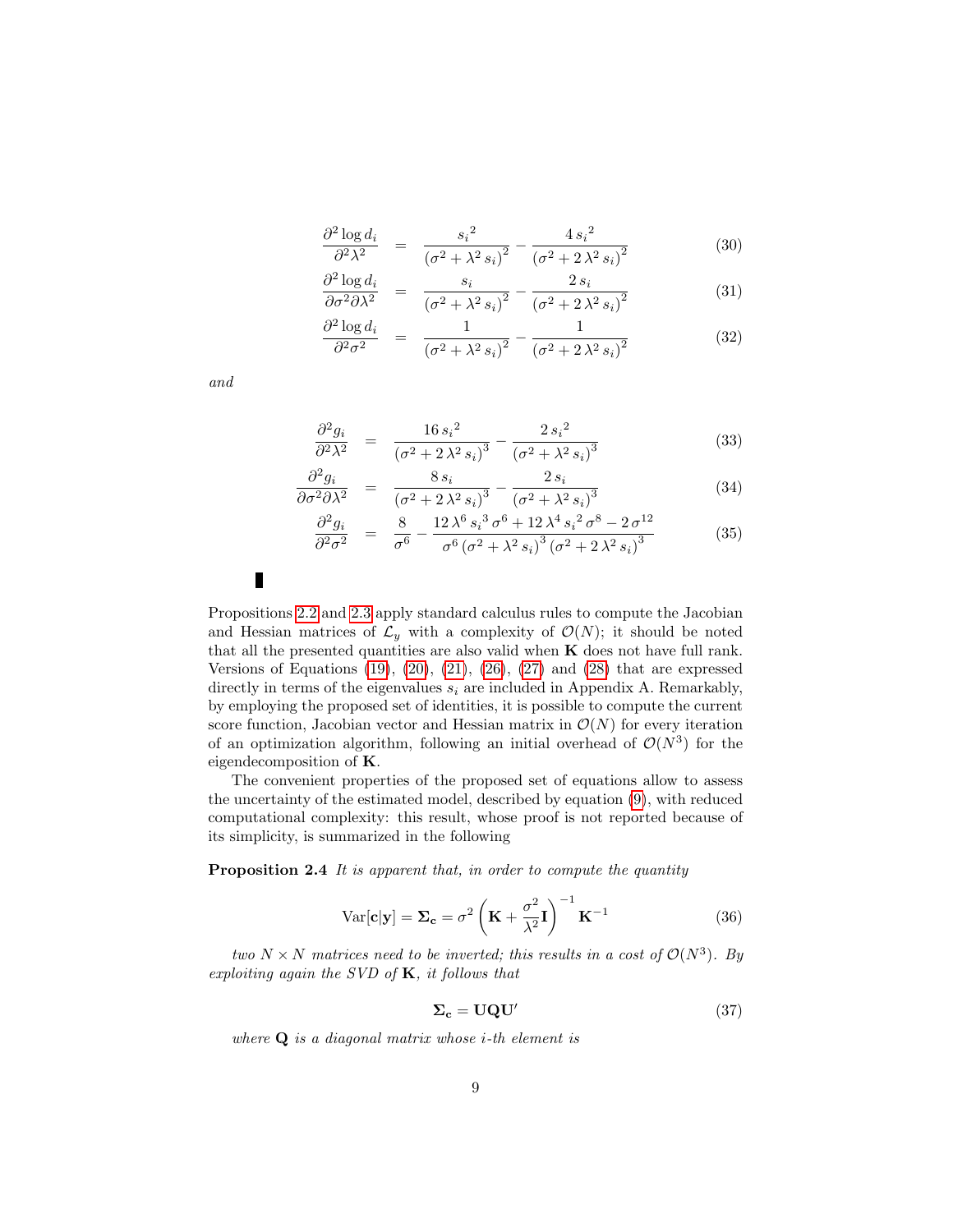$$
q_i = \frac{\sigma^2 \lambda^2}{(\lambda^2 s_i + \sigma^2) s_i}
$$

It follows that the matrix  $\Sigma_c$  can be computed using Strassen's algorithm in  $\mathcal{O}(N^{\log_2 7}) \approx \mathcal{O}(N^{2.807})$  operations [\[Strassen, 1969\]](#page-19-1). In most cases, only a part of the uncertainty matrix is of interest (for example, only the diagonal elements). It is immediate to notice that, using equation [\(37\)](#page-8-0), it is possible to compute directly only the interesting elements (in  $\mathcal{O}(N)$  each), where equation [\(36\)](#page-8-1) would still require matrix inversion operations of the usual  $\mathcal{O}(N^3)$  complexity. J.

#### 2.1 Proof of Computational Advantage

In order to characterize the advantage that the new formulation brings to the problem at hand, we consider an iterative global optimization technique that is able to solve problem  $(14)$  in  $k^*$  steps. As discussed in Section [1.1,](#page-4-4) when the new set of identities is not employed the solution of [\(14\)](#page-4-2) costs

$$
\tau_0 = k^* \mathcal{O}(N^3)
$$

In contrast, when the new set of identities is used, the cost is instead

$$
\tau_1 = \mathcal{O}(N^3) + k^* \mathcal{O}(N)
$$

Provided the number of examples, N, is such that  $N^3 \gg N$ , it follows that

<span id="page-9-1"></span>
$$
\frac{\tau_0}{\tau_1} = \mathcal{O}(k^*)\tag{38}
$$

Hence, the eigendecomposition formulation results in a speed-up in the solution of [\(14\)](#page-4-2) by a factor  $k^*$ . The number of iterations  $k^*$  depends, of course, on the characteristics of  $S$ , the optimization algorithm employed and the stopping criteria selected. In practice it is common to encounter problems where the value of  $k^*$  is in the hundreds. Note that there exists an upper bound on the achievable speed-up:

<span id="page-9-0"></span>
$$
\lim_{k^* \to \infty} \frac{\tau_0}{\tau_1} = \mathcal{O}(N^2)
$$
\n(39)

For reasonably sized dataset this upper limit has little practical implication (for  $N = 200$ , equation [\(39\)](#page-9-0) would only be relevant if the number of steps needed,  $k^*$ , is of the order of 40000). By combining  $(38)$  and  $(39)$ , the final speed-up order reads

$$
\frac{\tau_0}{\tau_1} = \mathcal{O}(\min\left\{k^*, \ N^2\right\})\tag{40}
$$

In order to practically implement the proposed set of equations, memory storage of  $\mathcal{O}(N)$  is required: specifically, all the quantities defined in Propo-sition [2.1,](#page-6-0) [2.2](#page-7-1) and [2.3](#page-7-0) are computable as a function of the eigenvalues  $s_i$  and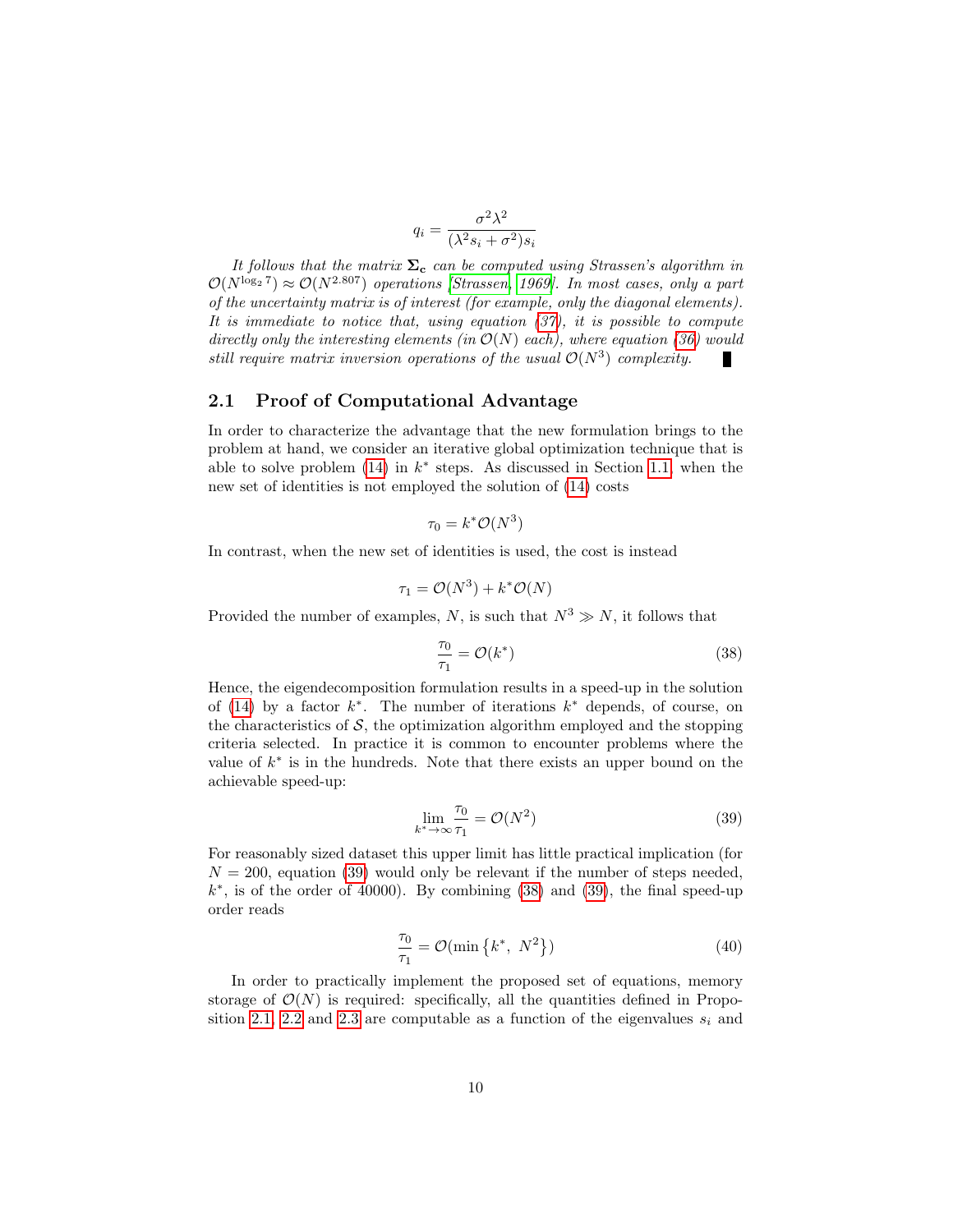the projected target values  $\tilde{y}_i$  (since, following from the properties of Singular Value Decomposition,  $\tilde{\mathbf{y}}' \tilde{\mathbf{y}} = \mathbf{y}' \mathbf{y}$ . This represents an additional advantage with respect to the procedure described in Section [2,](#page-5-0) which has  $\mathcal{O}(N^2)$  storage requirements. In conclusion, it has been proven that the proposed methodology is able to speed-up hyperparameter tuning operations by many orders of magnitude (up to a factor of  $N^2$ ) and can be implemented with much lower memory requirements than conventional approaches. Furthermore, in the case of multiple-output training datasets, such that

$$
\mathcal{S} = \{ \mathbf{X}, \mathbf{y}_1, \ldots, \mathbf{y}_M \}
$$

the proposed technique has the advantage that the eigendecomposition need only be computed once (since  $\bf{K}$  depends only on  $\bf{X}$ ), to solve the M tuning problems: no additional computational overhead is needed for multiple outputproblems. Since state of the art sparse approximations have a computational complexity of  $\mathcal{O}(Nm^2)$  per evaluation, where  $m^2$  is the number of non-zero elements of the approximation of  $K [?]$ , it is apparent that the proposed set of identities provides a speed-up of hyperparameter tuning even with respect to approximate methods, at least if  $k^*$  exceeds a certain threshold that depends on the sparsity rate  $m/N$ .

#### 2.2 Kernel Hyperparameters Tuning

It is quite common for the kernel function  $K$  to depend on additional hyperparameters, such that

$$
\mathcal{K}(x, y) := \mathcal{K}(x, y; \theta)
$$

Notable examples of such parameters are the bandwidth parameter  $\xi^2$  of the Radial Basis Function kernel

$$
\mathcal{K}(x, y) = \exp\left(-\frac{||x - y||^2}{2\xi^2}\right)
$$

and the degree l of the Polynomial kernel

$$
\mathcal{K}(x, y) = (\langle x, y \rangle + 1)^l
$$

Since the matrix **K** depends on  $\theta$ , it is in general necessary to recompute the eigendecomposition every time a better value of  $\theta$  is found. It is possible, however, to exploit the convenient features of the proposed calculations with an efficient two-step strategy, summarized in the following algorithm.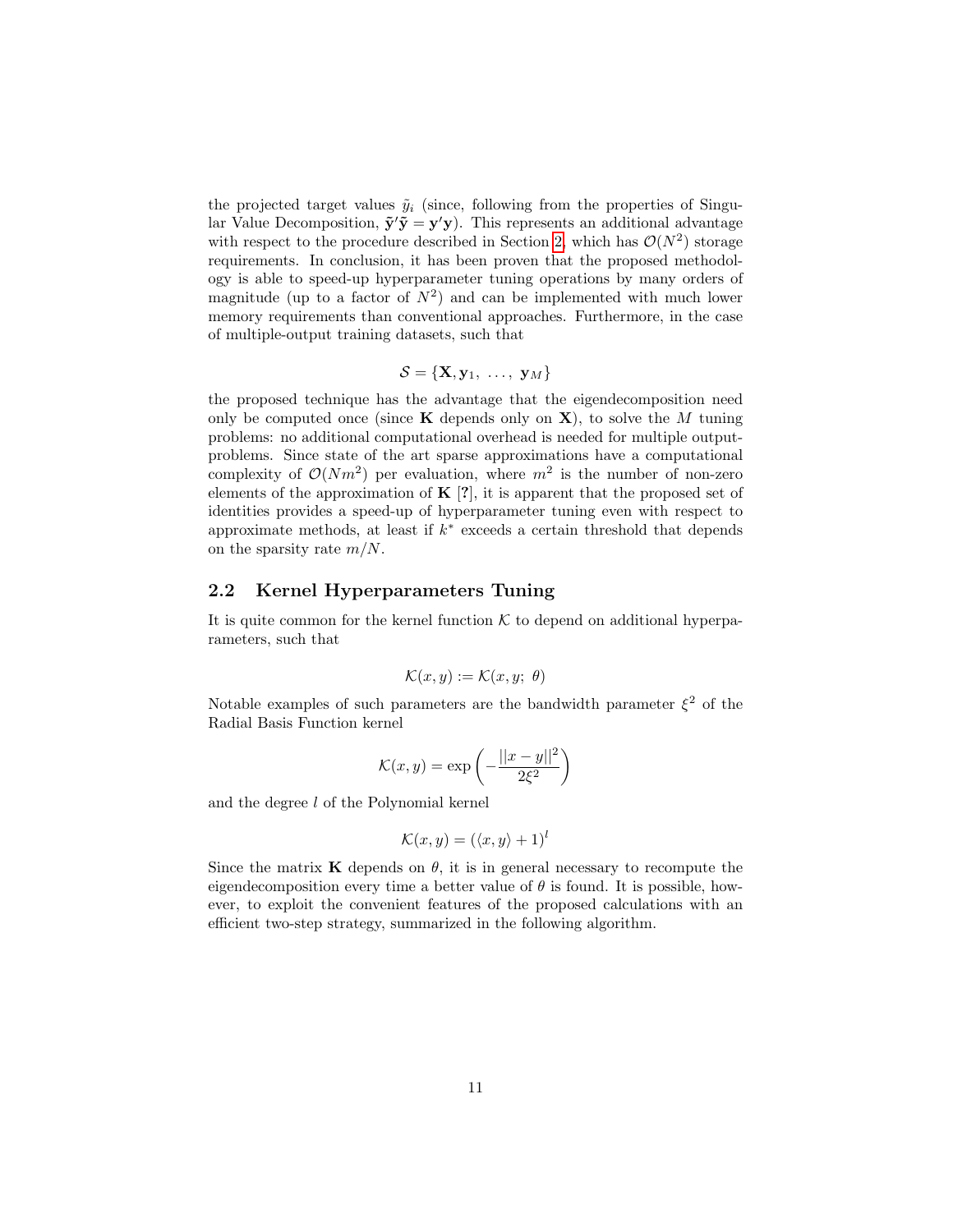Algorithm 1: Two-step procedure for additional hyperparameter tuning Let  $\theta$  be the additional hyperparameter vector, and let  $g_0(\cdot)$  and  $g_1(\cdot)$  be implementations of iterative techniques such that  $\hat{\theta}_{k+1}$  =  $g_0(\hat{\theta}_k)$  $\hat{\sigma}_{k+1}^2 = g_1(\hat{\sigma}_k^2)$  $\hat{\lambda}_{k+1}^2 = g_1(\hat{\lambda}_k^2)$ where  $k$  is the current iteration number. Given suitable initial values  $\hat{\theta}_0$ ,  $\hat{\sigma}_0^2$  and  $\hat{\lambda}_0^2$ , consider the following optimization procedure: 1. For  $k = 0, ..., k_{max}$ (a)  $\hat{\theta}_{k+1} = g_0(\hat{\theta}_k)$ (b) For  $j = 0, \ldots, j_{max}$ i.  $\hat{\sigma}_{k+1}^2 = g_1(\hat{\sigma}_k^2)$ ii.  $\hat{\lambda}_{k+1}^2 = g_1(\hat{\lambda}_k^2)$ iii. Stop if criterion is met (c) End for (d) Stop if criterion is met 2. End for

It is then possible to reduce the number of required  $\mathcal{O}(N^3)$  operations by implementing an efficient  $(\mathcal{O}(N))$  internal loop: this allows a conventional line search to be performed on the "expensive" hyperparameter, while solving the inner loop problems with a much higher efficiency.

## <span id="page-11-0"></span>3 SIMULATION RESULTS

In order to precisely assess the computational complexity of evaluating the proposed set of identities, a simulation study was conducted for a range of datasets of different sizes. For the sake of reproducibility, we briefly describe the simulation environment: the results were obtained using the MATLAB R2010a numerical engine, running on an Intel(R) Core(TM)2 Quad CPU Q9550 with a clock speed of 2.83GHz, 8 GB of RAM memory and running a 64 bit edition of Windows 7. Given that Propositions [2.1](#page-6-0) to [2.3](#page-7-0) predict that  $\tau_1(N) = \mathcal{O}(N)$ , the goal is to estimate the coefficients of the linear models

$$
\tau(N) = a + bN
$$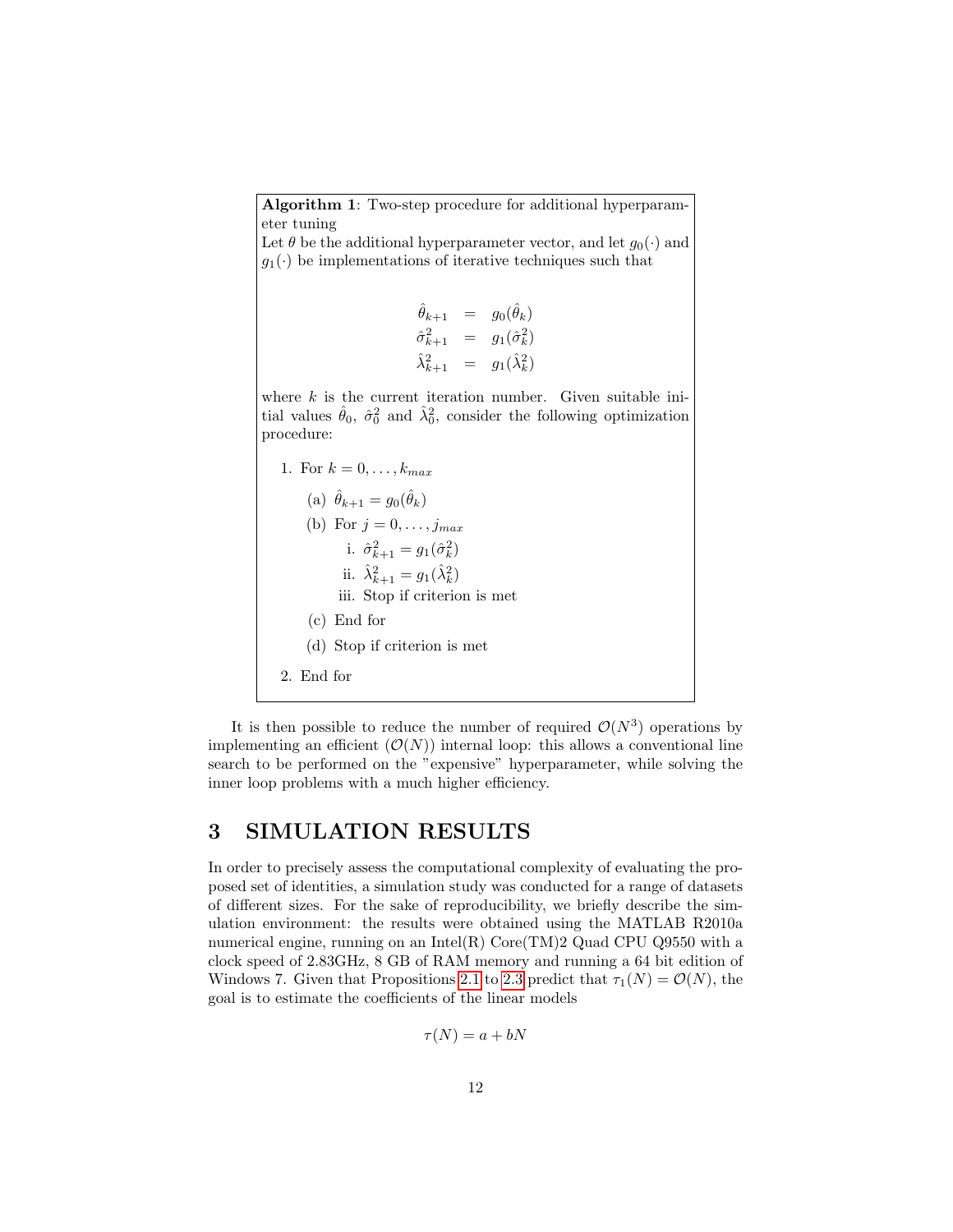

<span id="page-12-0"></span>Figure 1: Simulation results for the evaluation of the score function  $\mathcal{L}_y$ 

for the computational complexity of the score function evaluation [\(19\)](#page-6-1), Jacobian evaluation [\(20](#page-7-2) and [21\)](#page-7-2) and Hessian evaluation [\(26, 27](#page-7-3) and [28\)](#page-7-3). In order to obtain a representative dataset, the average execution time (on  $10<sup>5</sup>$  iterations) of these quantities was evaluated for values of N ranging from 32 to 8192 on a logarithmic scale.

Figure [1](#page-12-0) shows the simulation results obtained for the evaluation of the proposed score function equation [\(19\)](#page-6-1). Here, the x-axis is the number of datapoints, N, in the dataset and the y-axis is the average computation time (in microseconds). The estimated complexity function is

<span id="page-12-1"></span>
$$
\tau_L(N) \simeq 42.26 + 0.05N \,\,[\mu s] \tag{41}
$$

Remarkably, the computational overhead for evaluating  $\mathcal{L}_y$  is only 0.05 microseconds per observation: This is especially relevant for the global optimization step, which involves a large number of such evaluations.

Figure [2](#page-13-0) shows the simulation results for the estimation of the computational complexity of equations [\(20\)](#page-7-2) and [\(21\)](#page-7-2). The estimated complexity is

<span id="page-12-2"></span>
$$
\tau_J(N) \simeq 44.54 + 0.086N \,\,[\mu s] \tag{42}
$$

As two values need to be computed to build the Jacobian, it is not surprising that the slope coefficient is about twice that of the score function evaluation  $\left($ equation  $(41)\right)$  $(41)\right)$ .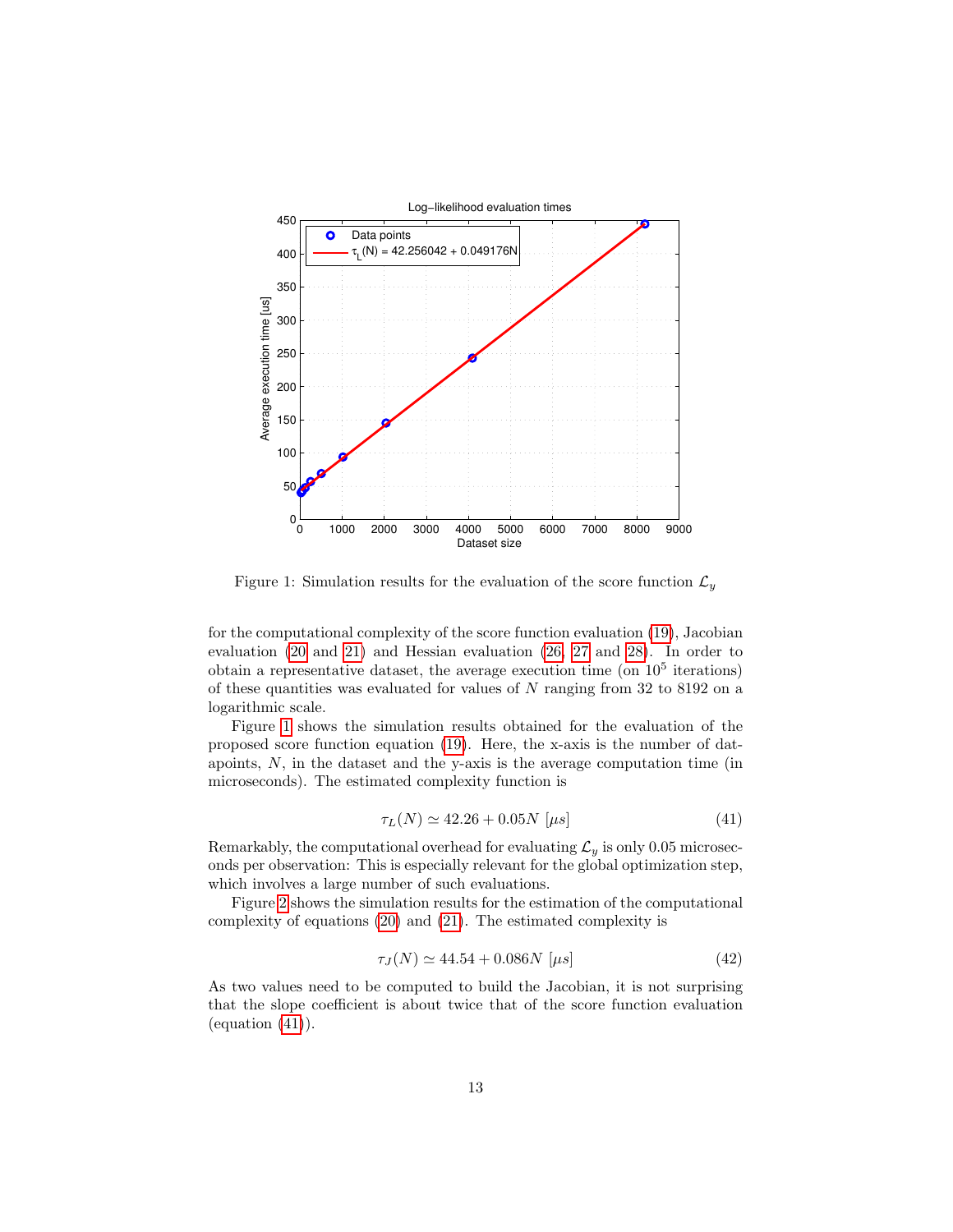

<span id="page-13-0"></span>Figure 2: Simulation results for the evaluation of the Jacobian of the score function  $\mathcal{L}_y$ 

The Hessian evaluation, arising from equations  $(26)$ ,  $(27)$  and  $(28)$ , yields somewhat surprising results. As shown in Figure [3,](#page-14-0) the piecewise linear model

<span id="page-13-1"></span>
$$
\tau_H(N) \simeq \begin{cases} 64.04 + 1.39N \ [\mu s] & N \le 1024 \\ 1347.81 + 0.13N \ [\mu s] & N > 1024 \end{cases}
$$
\n(43)

was needed in order to fit the data. Surprisingly, a large reduction (about an order of magnitude) in the slope is observed for  $N > 1024$ . As this feature cannot be linked to the theoretical formulation of Proposition [2.3,](#page-7-0) the authors conjecture that it relates to internal procedures of the MATLAB numerical engine. Indeed, the simulation experiment was conducted on several computers yielding similar results. It is interesting to observe that the slope of  $\tau_H$  for  $N > 1024$  is about one and half times the slope of  $\tau_J$  and three times the slope of  $\tau_L$ : this is consistent with the number of unique quantities needed for the Hessian computation.

These simulation results allow the amount of time needed to evaluate all the quantities of the optimization to be estimated. Following on from equations  $(41)$ ,  $(42)$  and  $(43)$  (with  $N > 1024$ ), and assuming a local descent algorithm that makes use of Hessian information, the per iteration computational time for the local optimization step is given by

$$
\tau_{LC}(N) \simeq 1434.61 + 0.266N \,\,[\mu s] \tag{44}
$$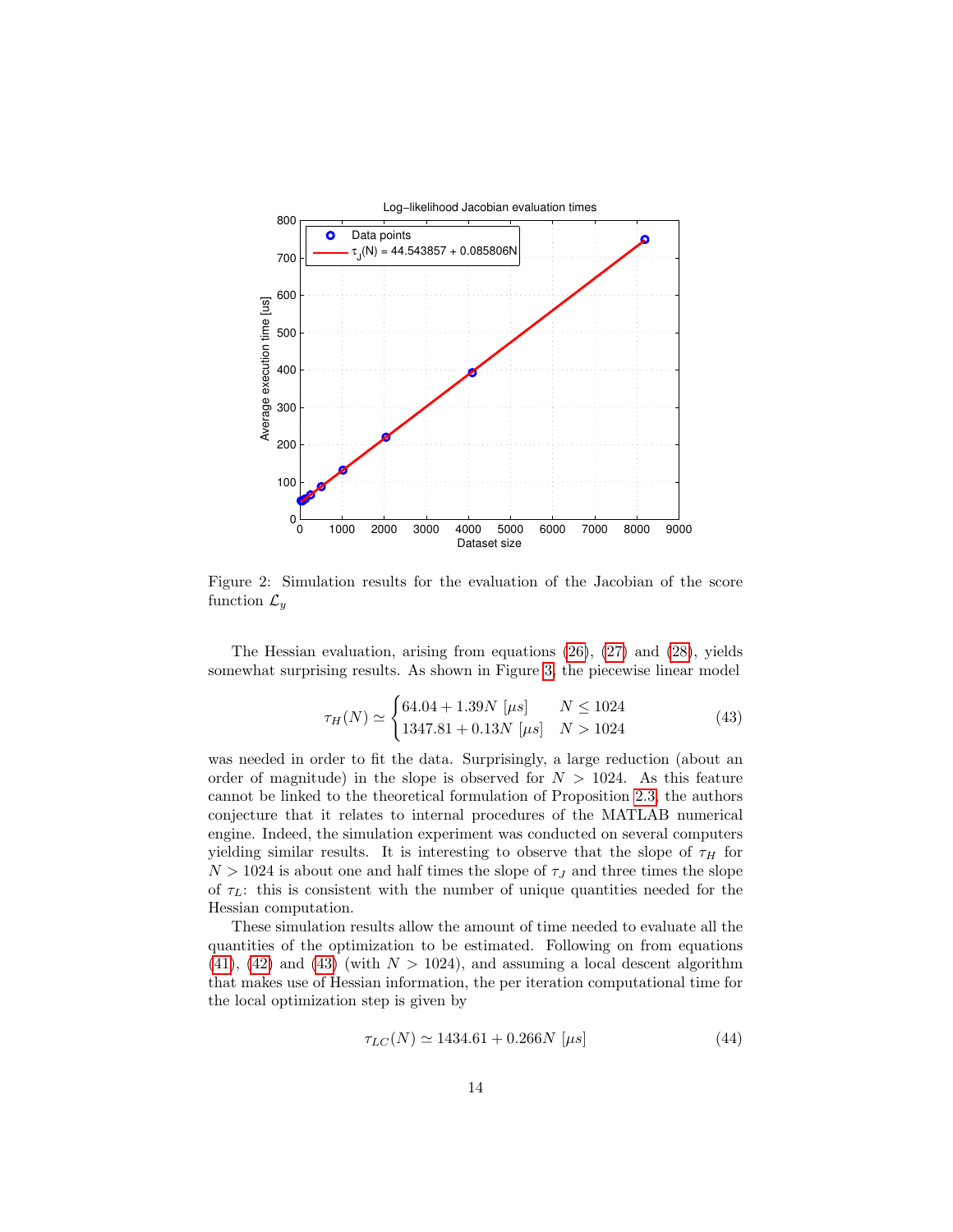

<span id="page-14-0"></span>Figure 3: Simulation results for the evaluation of the Hessian of the score function  $\mathcal{L}_y$ 

while the per iteration computation time for the global optimization step, which depends only on the evaluation of  $\mathcal{L}_y$  is given by

$$
\tau_{GC}(N) \simeq 44.54 + 0.086N \,\,[\mu s] \tag{45}
$$

Thus for a dataset with  $N = 8000$  datapoints, for example, the local optimization step computation time is only 3.56 milliseconds per iteration while that of the global optimization step is a mere 440 microseconds. These numbers are even more impressive when one realizes that without the new set of identities, an optimization problem of this size would normally be considered intractable [\[Rasmussen and Kuss, 2004\]](#page-18-13).

## CONCLUSIONS

In practical statistical learning applications, hyperparameter tuning plays a key role in achieving the desired prediction capabilities. Such tuning is usually performed by means of maximization of marginalized posterior likelihood, which presents two main challenges: (i) being a nonconvex optimization problem with local optimal points, global optimization techniques (that are usually demanding in terms of number of function evaluation) must be used, and (ii) such evaluations are usually computationally intensive and scale badly with the number of examples in the training dataset. In the cases considered in this paper, namely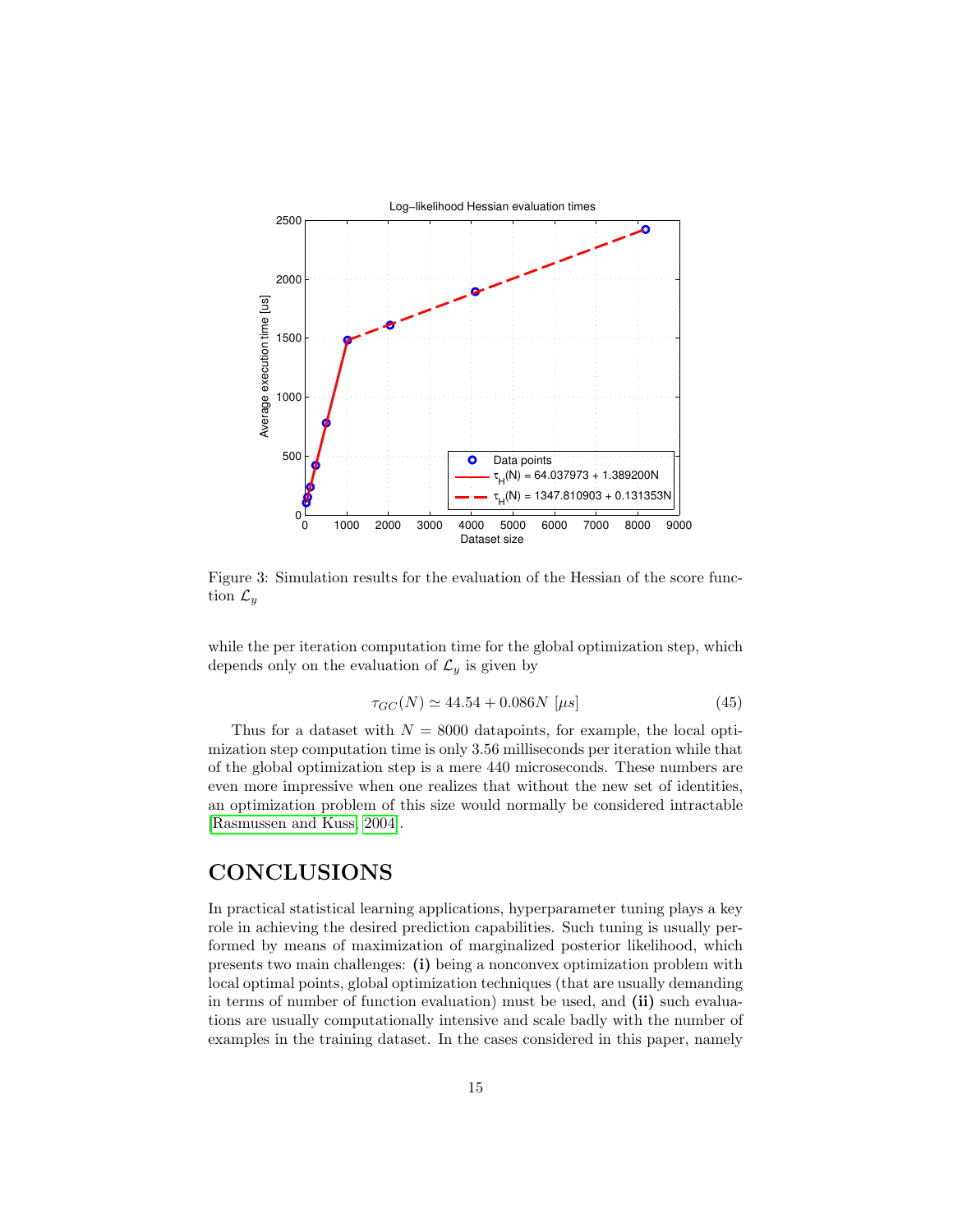kernel ridge regression and Gaussian process regression techniques, evaluating the score function has a complexity of  $\mathcal{O}(N^3)$ : as a consequence, it is often impractical to tune the hyperparameters using a dataset of sufficient dimensions.

In this paper, a set of new identities derived from a spectral decomposition of the kernel matrix are employed to reduce drastically such complexity. Specifically, after the initial decomposition (that costs  $\mathcal{O}(N^3)$ ), all the quantities involved in the problem are computable in  $\mathcal{O}(N)$ . This represents an advantage of several orders of magnitude with respect to the state of the art for exact solutions: specifically, it allows the hyperparameter tuning problem to be solved with a speed-up factor  $\mathcal{O}(k^*)$ , where  $k^*$  is the number of required iterations. Furthermore, the required memory storage for the new equations is  $\mathcal{O}(N)$ , as opposed to  $\mathcal{O}(N^2)$ . It is then possible to use much larger datasets for hyperparameter tuning purposes, without the need to resort to sparse approximations. A two-stage procedure has also been proposed and discussed, which enables the efficiencies offered by the new identities to be exploited when additional hyperparameters have to be optimized. Finally simulation results are presented that verify the computational advantages of the new formulation.

## APPENDIX A

Let us consider the following

**Theorem 3.1** Let  $A \in \mathbb{R}^{N \times N}$  and  $B \in \mathbb{R}^{N \times N}$ . If A and B commute, such that

#### $AB = BA$

A and B are simultaneously diagonalizable. This means that, given an eigendecomposition of A such that

$$
\mathbf{U}\mathbf{D_A}\mathbf{U}'=\mathbf{A}
$$

it holds that

$$
\mathbf{U}\mathbf{D}_{\mathbf{B}}\mathbf{U}'=\mathbf{B}
$$

where  $D_A$  and  $D_B$  are the diagonal eigenvalues matrices associated to A and B.

Proof of Proposition [2.1.](#page-6-0) Considering the identity

$$
(\mu_{\mathbf{y}} - \mathbf{y}) = \frac{1}{\sigma^2} (\mathbf{\Sigma}_{\mathbf{y}} - 2\sigma^2 \mathbf{I}) \mathbf{y}
$$

it follows that, up to an additive constant,

<span id="page-15-0"></span>
$$
\mathcal{L}_y = \log |\mathbf{\Sigma}_\mathbf{y}| + \frac{1}{\sigma^4} \mathbf{y}' \mathbf{\Sigma}_\mathbf{y} \mathbf{y} + 4 \mathbf{y}' \mathbf{\Sigma}_\mathbf{y}^{-1} \mathbf{y} - 4 \frac{\mathbf{y}' \mathbf{y}}{\sigma^2}
$$
(46)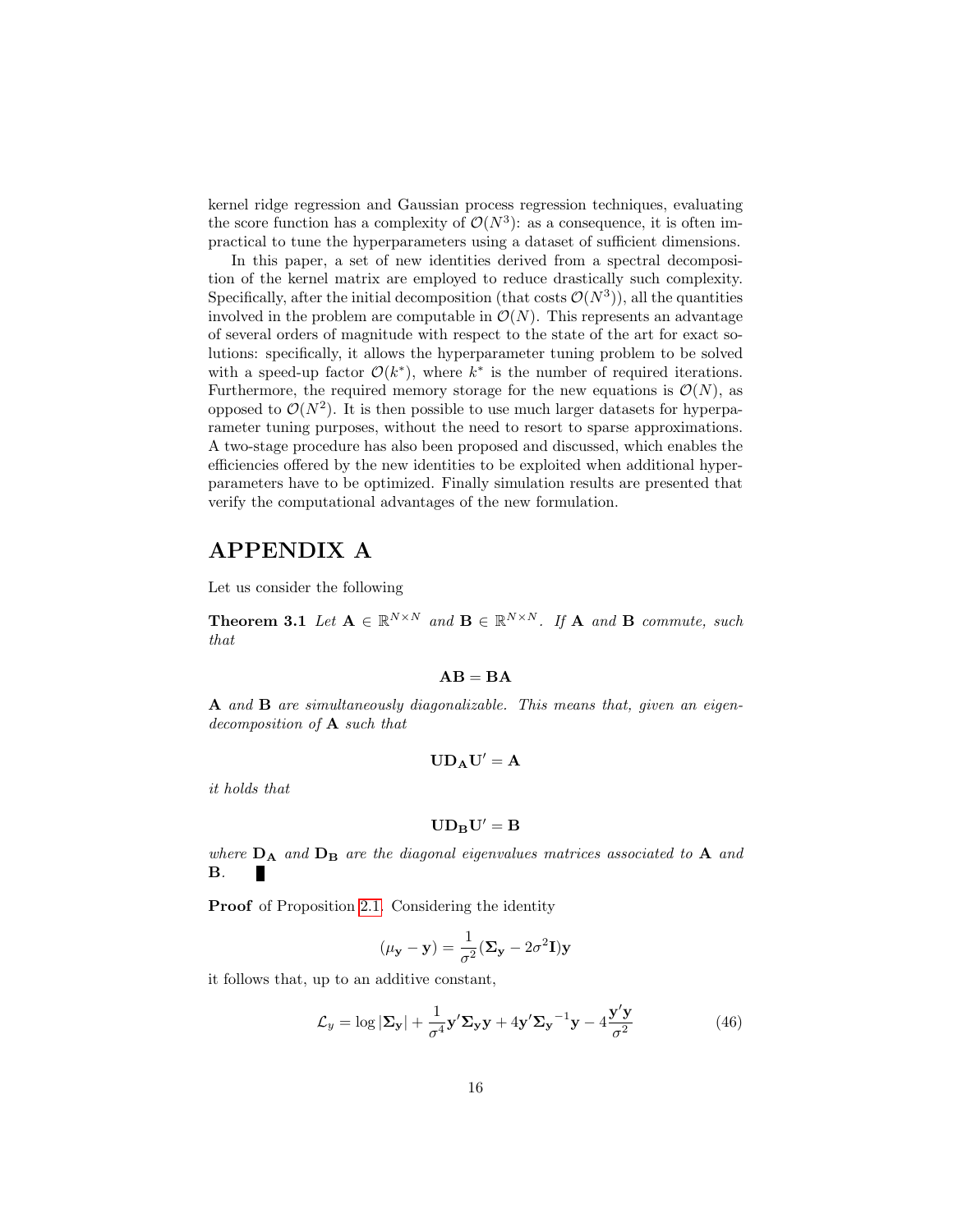In order to efficiently compute  $\mathcal{L}_y$  and its derivatives with respect to  $\sigma^2$  and  $\lambda^2$ , consider the eigendecomposition of  $K$  such that

$$
\mathbf{K}=\mathbf{USU}'
$$

where U is an orthogonal matrix such that  $UU' = I$  and S is a diagonal matrix whose *i*-th entry  $s_i$  is the *i*-th ordered eigenvalue of **K**. It is easy to prove that **K** and  $(\mathbf{K} + \frac{\sigma^2}{\lambda^2} \mathbf{I})^{-1}$  commute, and hence

$$
\mathbf{U}\left(\mathbf{S}\left(\mathbf{S}+\frac{\sigma^2}{\lambda^2}\mathbf{I}\right)^{-1}\right)\mathbf{U}'=\mathbf{K}(\mathbf{K}+\frac{\sigma^2}{\lambda^2}\mathbf{I})^{-1}
$$

Following from [\(11\)](#page-4-3),

$$
\sigma^2 \mathbf{U} \mathbf{D} \mathbf{U}' = \mathbf{\Sigma}_{\mathbf{y}}
$$

where the  $i$ -th entry of the diagonal matrix  $D$  is

$$
d_{i} = \frac{s_{i}}{s_{i} + \frac{\sigma^{2}}{\lambda^{2}}} + 1 = \frac{2\lambda^{2}s_{i} + \sigma^{2}}{\lambda^{2}s_{i} + \sigma^{2}}
$$

Recalling that

$$
|\mathbf{A}|=\prod_i \xi_i
$$

where **A** is a square matrix and  $\xi_i$  is its *i*-th eigenvalue, it follows that

$$
\log |\mathbf{\Sigma}_{\mathbf{y}}| = \sum_{i=1}^{N} \log(\sigma^2 d_i) = N \log \sigma^2 + \sum_{i=1}^{N} \log d_i
$$

After this substitution, equation [\(46\)](#page-15-0) reads

$$
\mathcal{L}_y = N \log \sigma^2 + \sum_{i=1}^N \log d_i + \frac{1}{\sigma^4} \mathbf{y}' \mathbf{\Sigma}_\mathbf{y} \mathbf{y} + 4 \mathbf{y}' \mathbf{\Sigma}_\mathbf{y}^{-1} \mathbf{y} - 4 \frac{\mathbf{y}' \mathbf{y}}{\sigma^2}
$$

Since  $\Sigma_{\mathbf{y}}$  and  $\Sigma_{\mathbf{y}}^{-1}$  commute, they are simultaneously diagonalizable. Letting

$$
\mathbf{\tilde{y}}=\mathbf{U}'\mathbf{y}
$$

and letting  $\tilde{y}_j$  be the *j*-th element of  $\tilde{\mathbf{y}}$ ,

$$
\mathcal{L}_y = N \log \sigma^2 + \sum_{i=1}^{N} \log d_i + \mathbf{y}' \mathbf{U} \mathbf{G} \mathbf{U}' \mathbf{y} - 4 \frac{\mathbf{y}' \mathbf{y}}{\sigma^2}
$$

where  $\bf{G}$  is a diagonal matrix whose *i*-th entry is

$$
g_i = \frac{d_i^2 + 4}{\sigma^2 d_i} = \frac{8\lambda^4 s_i^2 + 12\lambda^2 s_i \sigma^2 + 5\sigma^4}{\sigma^2 (\sigma^2 + \lambda^2 s_i) (\sigma^2 + 2\lambda^2 s_i)}
$$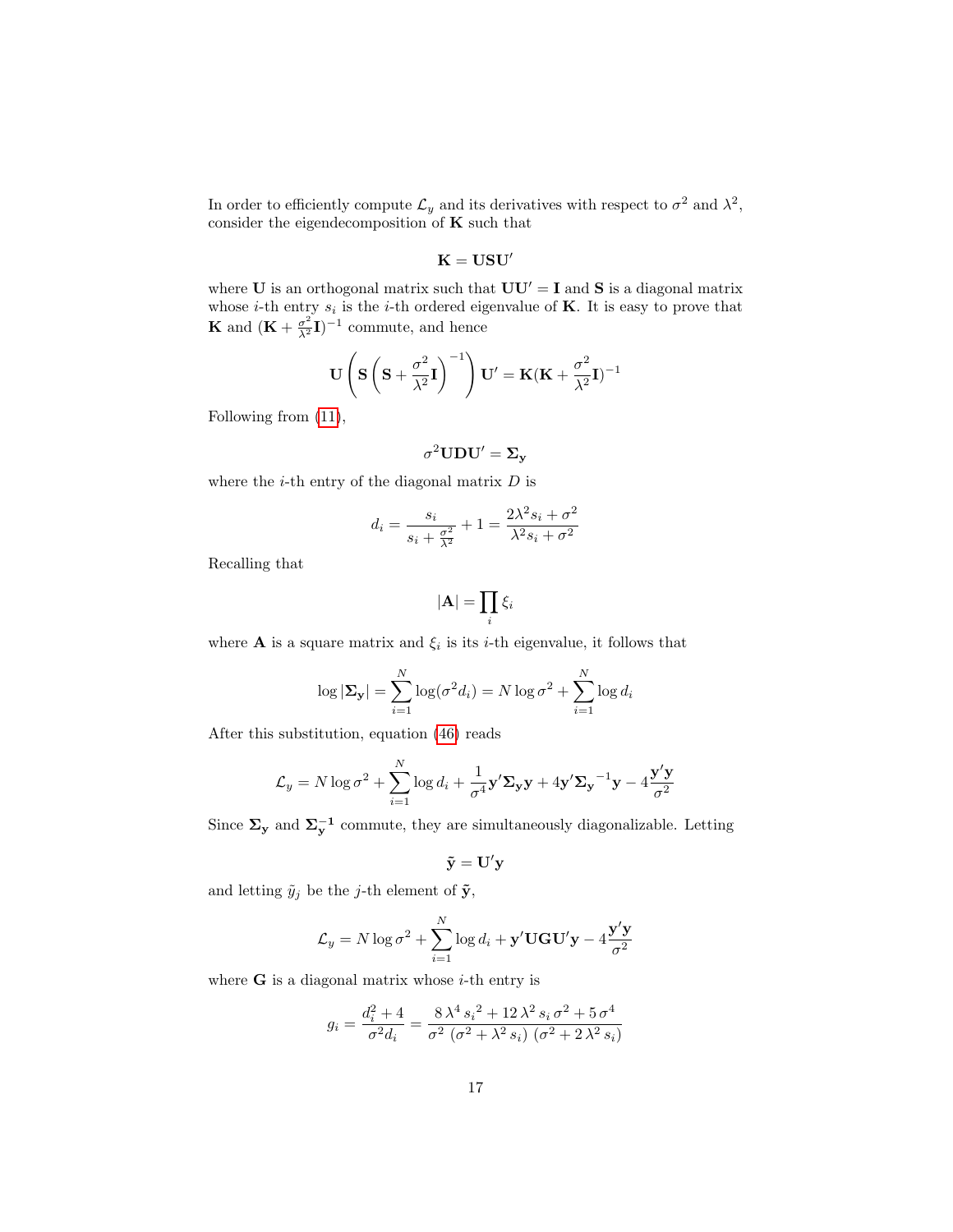The final form of  $\mathcal{L}_y$  is then

 $\blacksquare$ 

<span id="page-17-0"></span>
$$
\mathcal{L}_y = N \log \sigma^2 + \sum_{i=1}^N \left( \log d_i + \tilde{y}_i^2 g_i \right) - 4 \frac{\mathbf{y}' \mathbf{y}}{\sigma^2}
$$
\n
$$
= N \log \sigma^2 - 4 \frac{\mathbf{y}' \mathbf{y}}{\sigma^2}
$$
\n
$$
+ \sum_{i=1}^N \log \left( \frac{2\lambda^2 s_i + \sigma^2}{\lambda^2 s_i + \sigma^2} \right)
$$
\n
$$
+ \sum_{i=1}^N \tilde{y}_i^2 \left( \frac{8 \lambda^4 s_i^2 + 12 \lambda^2 s_i \sigma^2 + 5 \sigma^4}{\sigma^2 (\sigma^2 + \lambda^2 s_i) (\sigma^2 + 2 \lambda^2 s_i)} \right)
$$
\n(47)

Proof of Proposition [2.2.](#page-7-1) By applying derivative rules to equation [\(47\)](#page-17-0),

$$
\frac{\partial \mathcal{L}_{y}}{\partial \sigma^{2}} = \frac{N}{\sigma^{2}} + 4 \frac{\mathbf{y}' \mathbf{y}}{\sigma^{4}} - \sum_{i=1}^{N} \left( \frac{4 \tilde{y}_{i}^{2}}{\sigma^{4}} + \frac{\lambda^{4} \left( 3 s_{i}^{2} \sigma^{6} - 2 s_{i}^{2} \sigma^{4} \tilde{y}_{i}^{2} \right) + \sigma^{8} \tilde{y}_{i}^{2} + \lambda^{2} s_{i} \sigma^{8} + 2 \lambda^{6} s_{i}^{3} \sigma^{4}}{\sigma^{4} \left( \sigma^{2} + \lambda^{2} s_{i} \right)^{2} \left( \sigma^{2} + 2 \lambda^{2} s_{i} \right)^{2}} \right)
$$
\n
$$
\frac{\partial \mathcal{L}_{y}}{\partial \lambda^{2}} = - \sum_{i=1}^{N} \left( \frac{-2 \sigma^{2} \lambda^{4} s_{i}^{3} + \left( 4 \sigma^{2} \tilde{y}_{i}^{2} - 3 \sigma^{4} \right) \lambda^{2} s_{i}^{2} + \left( 3 \sigma^{4} \tilde{y}_{i}^{2} - \sigma^{6} \right) s_{i}}{\left( 2 \lambda^{4} s_{i}^{2} + 3 \lambda^{2} s_{i} \sigma^{2} + \sigma^{4} \right)^{2}} \right)
$$

Proof of Proposition [2.3.](#page-7-0) By applying derivative rules to equation [\(47\)](#page-17-0),

$$
\frac{\partial^2 \mathcal{L}_y}{\partial^2 \lambda^2} = \sum_{i=1}^N \left( \frac{-8 \sigma^2 \lambda^6 s_i^5 + (24 \sigma^2 \tilde{y}_i^2 - 18 \sigma^4) \lambda^4 s_i^4 + (36 \sigma^4 \tilde{y}_i^2 - 13 \sigma^6) \lambda^2 s_i^3 + (14 \sigma^6 \tilde{y}_i^2 - 3 \sigma^8) s_i^2}{\left( 2 \lambda^4 s_i^2 + 3 \lambda^2 s_i \sigma^2 + \sigma^4^2 \right)^3} \right)
$$
\n
$$
\frac{\partial^2 \mathcal{L}_y}{\partial \lambda^2 \partial \sigma^2} = \sum_{i=1}^N \left( \frac{4 \lambda^8 s_i^5 + (6 \sigma^2 - 8 \tilde{y}_i^2) \lambda^6 s_i^4 + (12 \sigma^4 \tilde{y}_i^2 - 3 \sigma^6) \lambda^2 s_i^2 + (6 \sigma^6 \tilde{y}_i^2 - \sigma^8) s_i}{(2 \lambda^4 s_i^2 + 3 \lambda^2 s_i \sigma^2 + \sigma^4)^3} \right)
$$
\n
$$
\frac{\partial^2 \mathcal{L}_y}{\partial^2 \sigma^2} = -\frac{N}{\sigma^4} - 8 \frac{\mathbf{y}' \mathbf{y}}{\sigma^6} + \sum_{i=1}^N \eta_i
$$

with

$$
\eta_{i} = \frac{8 \tilde{y}_{i}^{2} + s_{i}^{2} \left(9 \lambda^{4} \sigma^{10} - 12 \lambda^{4} \sigma^{8} \tilde{y}_{i}^{2}\right) + s_{i}^{3} \left(13 \lambda^{6} \sigma^{8} - 12 \lambda^{6} \sigma^{6} \tilde{y}_{i}^{2}\right) + 2 \sigma^{12} \tilde{y}_{i}^{2} + 2 \lambda^{2} s_{i} \sigma^{12} + 6 \lambda^{8} s_{i}^{4} \sigma^{6}}{\sigma^{6} \left(2 \lambda^{4} s_{i}^{2} + 3 \lambda^{2} s_{i} \sigma^{2} + \sigma^{4}\right)^{3}}
$$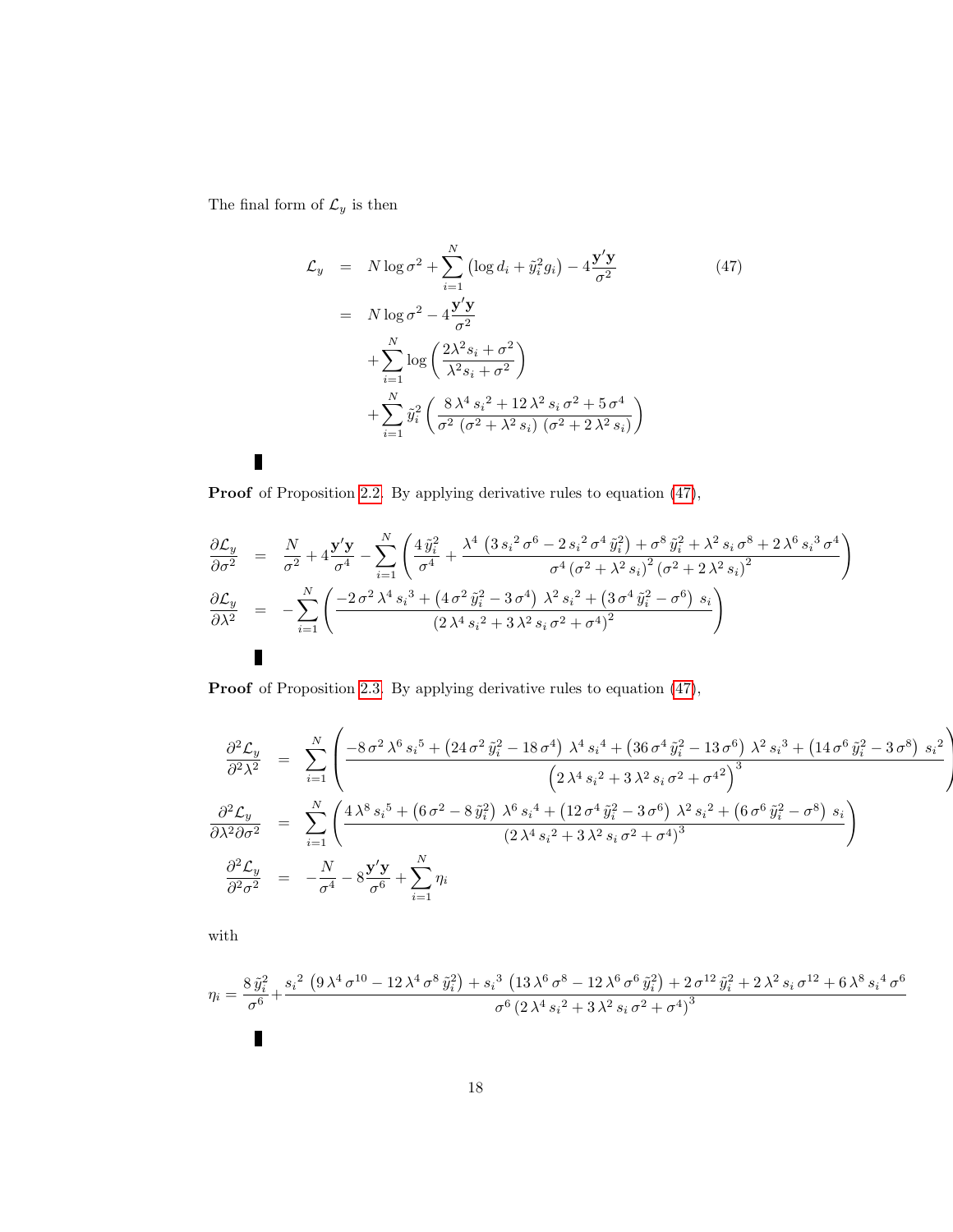### References

- <span id="page-18-4"></span>J. M. Bernardo and A. F. M. Smith. Bayesian Theory. John Wiley & Sons, New York, 1994.
- <span id="page-18-5"></span>B. Carlin and T. Louis. Bayes and empirical bayes methods for data analysis. Statistics and Computing, 7(2):153–154, 1997.
- <span id="page-18-0"></span>V. DeMiguel, L. Garlappi, F. Nogales, and R. Uppal. A generalized approach to portfolio optimization: Improving performance by constraining portfolio norms. Management Science, 55(5):798–812, 2009.
- <span id="page-18-2"></span>S. Dreiseitl, L. Ohno-Machado, H. Kittler, S. Vinterbo, H. Billhardt, and M. Binder. A comparison of machine learning methods for the diagnosis of pigmented skin lesions. Journal of Biomedical Informatics, 34(1):28–36, 2001.
- <span id="page-18-3"></span>T. Hastie, R. Tibshirani, J. Friedman, and J. Franklin. The elements of statistical learning: data mining, inference and prediction. The Mathematical Intelligencer, 27(2):83–85, 2005.
- <span id="page-18-6"></span>D. Karaboga and B. Basturk. On the performance of artificial bee colony (abc) algorithm. Applied Soft Computing, 8(1):687–697, 2008.
- <span id="page-18-8"></span>M. Lázaro-Gredilla, J. Quiñonero-Candela, C. Rasmussen, and A. Figueiras-Vidal. Sparse spectrum gaussian process regression. The Journal of Machine Learning Research, 11:1865–1881, 2010.
- <span id="page-18-1"></span>S. Lynn, J. Ringwood, E. Ragnoli, S. McLoone, and N. MacGearailty. Virtual metrology for plasma etch using tool variables. In Advanced Semiconductor Manufacturing Conference, 2009. ASMC'09. IEEE/SEMI, pages 143–148. IEEE, 2009.
- <span id="page-18-9"></span>K. Miller. Miller (1964) multidimensional gaussian distributions. 1964.
- <span id="page-18-12"></span>D. Petelin, B. Filipič, and J. Kocijan. Optimization of gaussian process models with evolutionary algorithms. Adaptive and Natural Computing Algorithms, pages 420–429, 2011.
- <span id="page-18-11"></span>C. Rasmussen. Gaussian processes in machine learning. Advanced Lectures on Machine Learning, pages 63–71, 2004.
- <span id="page-18-13"></span>C. Rasmussen and M. Kuss. Gaussian processes in reinforcement learning. Advances in Neural Information Processing Systems, 16(1):751–759, 2004.
- <span id="page-18-10"></span>J. Shawe-Taylor and N. Cristianini. Kernel Methods for Pattern Analysis. Cambridge University Press, New York, NY, USA, 2004. ISBN 0521813972.
- <span id="page-18-7"></span>A. Smola and P. Bartlett. Sparse greedy gaussian process regression. In Advances in Neural Information Processing Systems 13. Citeseer, 2001.